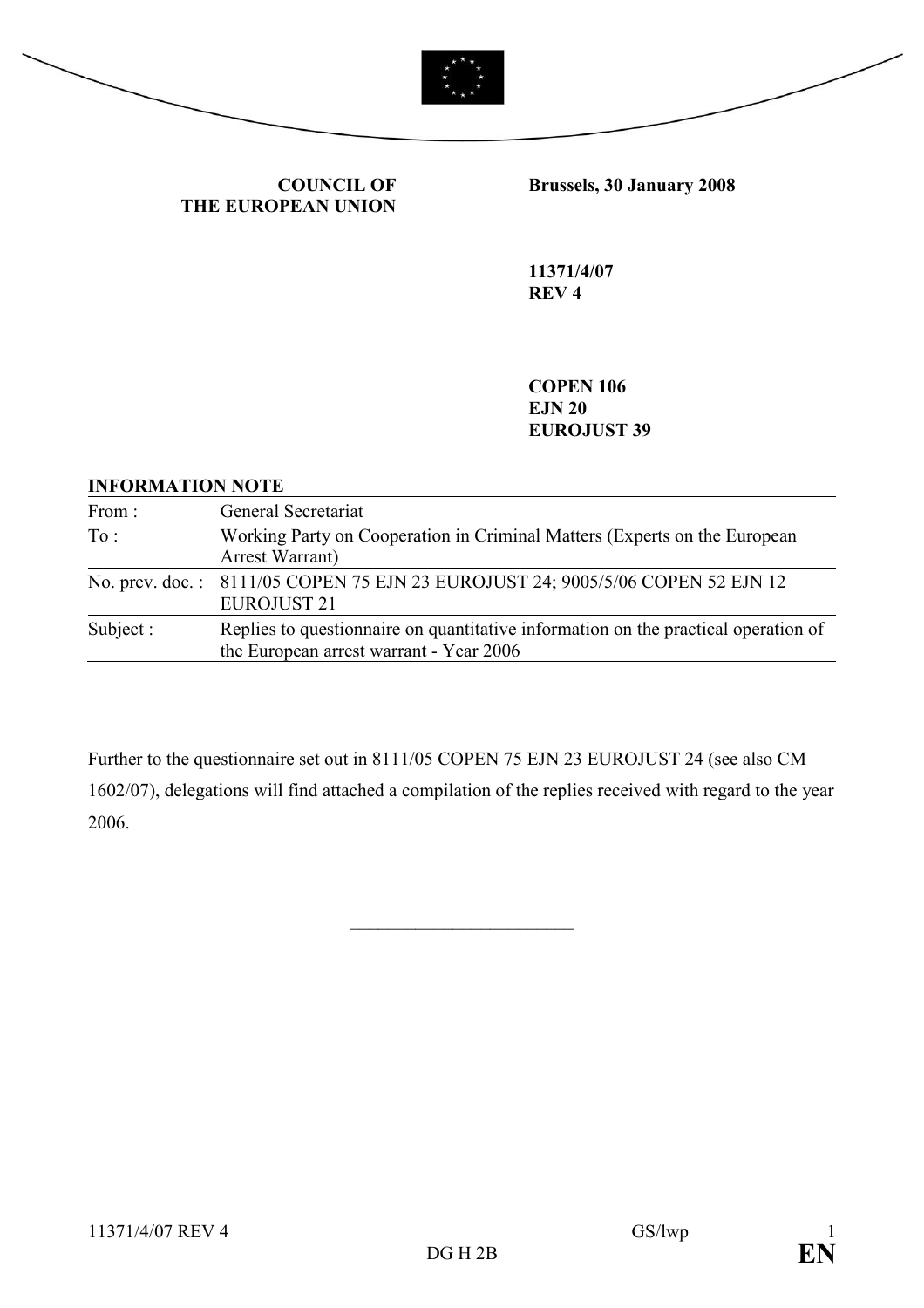#### Questions to Member States as issuing States:

|                                       | BE | CZ  | DK     | DE <sup>1</sup> | EE | <b>DI</b><br>ЕL. | ES  | FR                                         | IE | <b>CY</b> | LИ<br><b>L</b> | T<br>ш. | LU | HU  | MT | $NL^2$ | AT  | PL   | <b>PT</b>    | SI | <b>SK</b> | FI | <b>SE</b> | <b>UK</b> |
|---------------------------------------|----|-----|--------|-----------------|----|------------------|-----|--------------------------------------------|----|-----------|----------------|---------|----|-----|----|--------|-----|------|--------------|----|-----------|----|-----------|-----------|
|                                       |    |     |        |                 |    |                  |     |                                            |    |           |                |         |    |     |    |        |     |      |              |    |           |    |           |           |
| How many<br>European arrest           |    | 168 | $52^3$ |                 | 42 | 53               | 450 | $\overline{\phantom{0}}$<br>Un<br>Un.<br>N | 45 | 20        | $65^{\circ}$   | 538     | 35 | 115 |    | 325    | 391 | 2421 | $+/-$<br>102 | 67 | 111       | 69 |           | 129       |
| warrants have been<br>issued in 2006? |    |     |        |                 |    |                  |     |                                            |    |           |                |         |    |     |    |        |     |      |              |    |           |    |           |           |

 $\frac{1}{2}$  DE: Cf. Annex I.

 $2^2$  NL: It seems important to note that although the data provided relate to the period of 1 January until 31 December 2006, this does not mean that those data do always relate to cases that started in 2006 and/or ended in 2006. Some cases have started in 2005 and ended in 2006 and others started in 2006 will end in 2007.

 $3 \text{ DK:}$  4 European arrest warrants were cancelled, 20 European arrest warrants are closed and 28 European arrest warrants are still open.

<sup>4</sup><sup>4</sup> LV: **35** were transmitted directly.<br>
<sup>5</sup> LT: During 2006 the judicial auth

<sup>&</sup>lt;sup>5</sup> LT: During 2006 the judicial authorities of Lithuania had issued: 388 EAW's by the Prosecutor General's Office in prosecution cases, and 150 EAW's by the Ministry of Justice in conviction matters.

 $6$  SK: 15 of them were cancelled.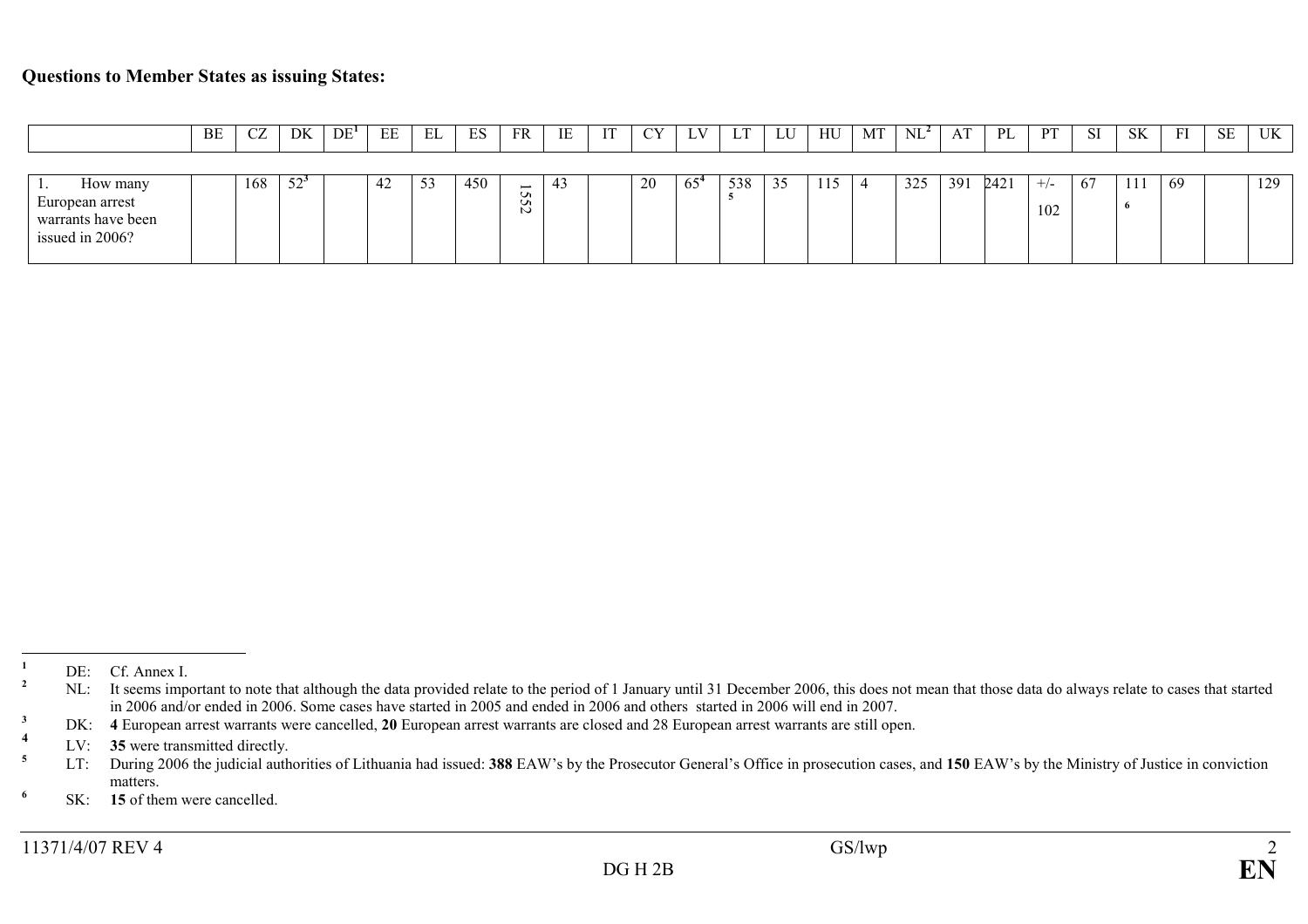|                                                                                               | BE | CZ       | DK | DE | EE              | EL | ES  | FR                                              | IE   | IT | <b>CY</b>                                                                                         | LV              | LT   | LU | HU         | MT       | NL  | AT  | PL                              | PT                                               | <b>SI</b> | <b>SK</b> | FI | SE | UK       |
|-----------------------------------------------------------------------------------------------|----|----------|----|----|-----------------|----|-----|-------------------------------------------------|------|----|---------------------------------------------------------------------------------------------------|-----------------|------|----|------------|----------|-----|-----|---------------------------------|--------------------------------------------------|-----------|-----------|----|----|----------|
|                                                                                               |    |          |    |    |                 |    |     |                                                 |      |    |                                                                                                   |                 |      |    |            |          |     |     |                                 |                                                  |           |           |    |    |          |
| 2.1.<br>How many of<br>these European arrest<br>warrants were<br>transmitted via<br>Interpol? |    | 168      | 38 |    | 38              | 43 | 450 | $\circ$<br>$\overline{\phantom{0}}$<br>$\infty$ | none |    | All                                                                                               | 30              | All  | 7  | All<br>115 | 4        | 227 | 313 | $\overline{\phantom{0}}$<br>069 |                                                  | 67        | 111       | 45 |    | 129      |
| 2.2. How many of<br>these European arrest<br>warrants were<br>transmitted via the<br>SIS?     |    | $\theta$ | 48 |    | non<br>$\sigma$ | 47 | 450 | $\overline{\phantom{0}}$<br>300                 | none |    | Z<br>$\Omega$<br>ے<br>$\mathfrak{a}$<br>$\overline{\phantom{a}}$<br>ᄇ<br>5<br>$\circ$<br>$\sigma$ | non<br>$\sigma$ | none | 23 | $\theta$   | $\theta$ | 325 | 391 | $\theta$                        | Γh<br>$\overline{\sigma}$<br>Sã<br>в<br>$\sigma$ |           | $\Omega$  | 69 |    | $\theta$ |

| 2.3.<br>How many of<br>- 0<br>v<br>ㅂ<br>$---$<br>these European arrest<br>⋼<br>$\sigma$<br>warrants were<br>transmitted via the<br>VPN of the EJN? |  | Þ<br>ర్<br>one<br>Ō<br>⋼<br>ä<br>O. | $\epsilon$<br>Ĕ | $\sim$<br>ୄ୕ୄୄୄ | $\sigma$<br>−<br>ー<br>∸<br>$\overline{\phantom{a}}$<br>ັທ<br>◡<br>∸<br>س<br>$\sigma$<br>$\rightarrow$<br>ø<br>≏ |  |
|----------------------------------------------------------------------------------------------------------------------------------------------------|--|-------------------------------------|-----------------|-----------------|-----------------------------------------------------------------------------------------------------------------|--|
|----------------------------------------------------------------------------------------------------------------------------------------------------|--|-------------------------------------|-----------------|-----------------|-----------------------------------------------------------------------------------------------------------------|--|

<sup>8</sup> NL: None, since the VPN system of the EJN was not in use yet in 2006.

<sup>&</sup>lt;sup>7</sup> PT: Once the internal procedures relate to what we can call a diffuse sending of arrest warrants all forms, when the person is not located are equally sent to SIRENE (for transmission via SIS) and INTERPOL (for transmission for States that don't have the SIS). Therefore this transmission of 88 forms was equally obtained through SIRENE and INTERPOL.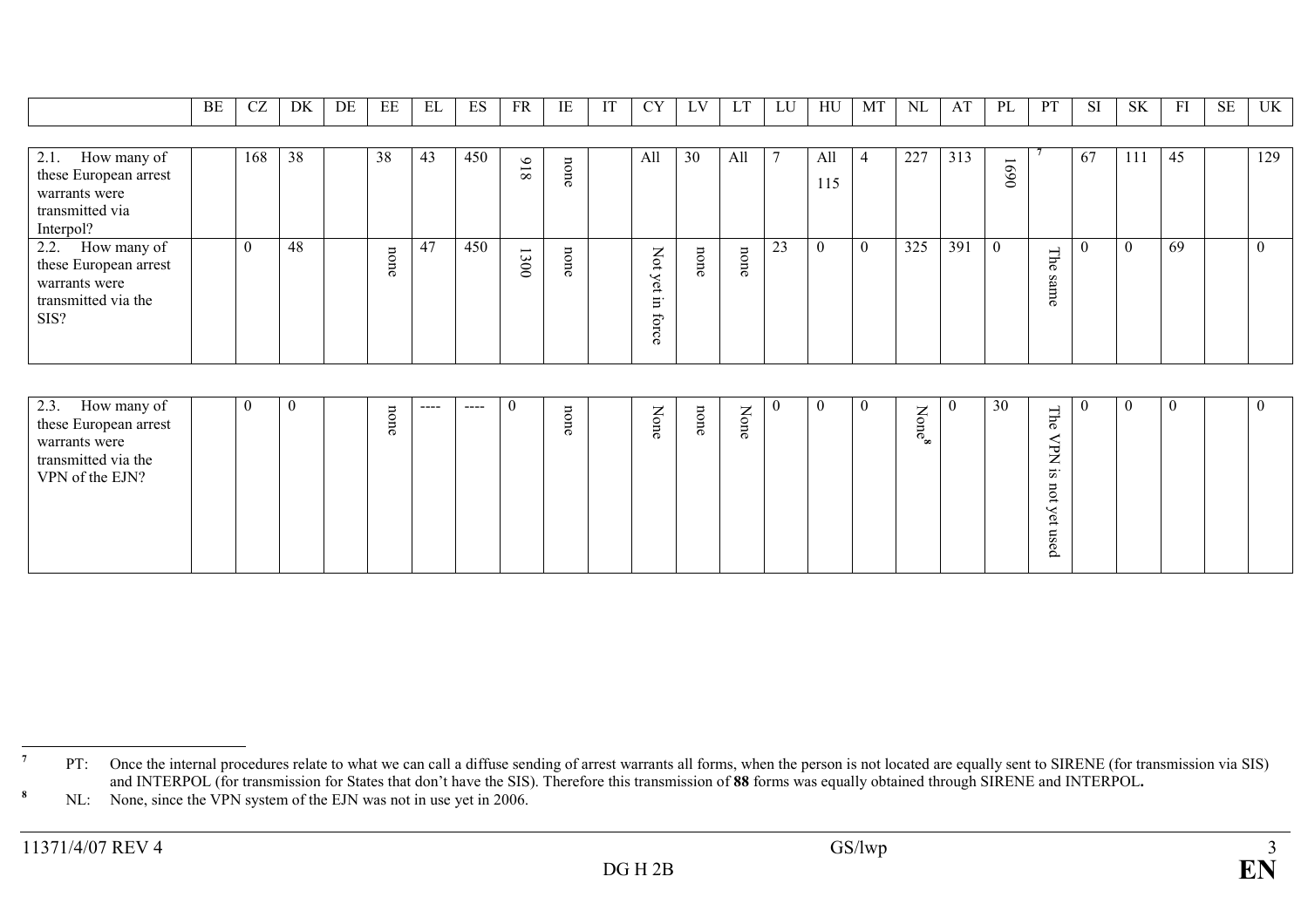|  | BE | $\sim$ | DK | DE | $\mathbf{r}$<br><u>ын</u><br>نانا | $-1$<br>◡ | E <sub>C</sub><br>⊥ພ | FR | IE | T/T | $\sim$ | $\mathbf{I}$ $\mathbf{V}$<br>∸ | $\mathbf{r}$<br>. . | $T$ $T$ $T$<br>◡ | HU | MT | <b>NL</b> | $\sim$<br>ΑI<br>. | DI | <b>DT</b> | $\sim$<br>ັ | <b>SK</b> | $\mathbf{r}$ | <b>SE</b> | <b>TITZ</b><br>UN |
|--|----|--------|----|----|-----------------------------------|-----------|----------------------|----|----|-----|--------|--------------------------------|---------------------|------------------|----|----|-----------|-------------------|----|-----------|-------------|-----------|--------------|-----------|-------------------|
|--|----|--------|----|----|-----------------------------------|-----------|----------------------|----|----|-----|--------|--------------------------------|---------------------|------------------|----|----|-----------|-------------------|----|-----------|-------------|-----------|--------------|-----------|-------------------|

| How many of<br><u>.</u><br>these arrest warrants<br>resulted in the<br>effective surrender of<br>the person sought? | N<br>U). | ৩<br>∸<br>$\overline{\phantom{0}}$<br>ັ<br>$\rightarrow$<br>N<br>$\circ$<br>╰ |  | đ<br>ູ<br>N<br>ss<br>∽<br>∸<br>∸<br>∸<br>$\check{ }$<br>∽<br>$\infty$<br>໑ | $\bigcap$<br>237 | 20 | ∼ | 57 | $22^{10}$<br>$\overline{\phantom{a}}$ | 55<br>ر. ر | -47 | 67 | 235 | ပော<br>◡<br>ÚΟ | 14 | 11 | 35<br><u>JJ</u> | 86 |
|---------------------------------------------------------------------------------------------------------------------|----------|-------------------------------------------------------------------------------|--|----------------------------------------------------------------------------|------------------|----|---|----|---------------------------------------|------------|-----|----|-----|----------------|----|----|-----------------|----|
|                                                                                                                     |          |                                                                               |  |                                                                            |                  |    |   |    |                                       |            |     |    |     |                |    |    |                 |    |

 $DG H 2B$ 

 $^{9}$  DK: In 1 case the foreign country has made a decision on surrender, but the actual surrender is postponed depending on a criminal case in that country.

<sup>&</sup>lt;sup>10</sup> LU:  $(+3 \text{ postponed surenders})$ <br><sup>11</sup> SV: **10** of great warrants issued

<sup>&</sup>lt;sup>11</sup> SK: 10 of arrest warrants issued in 2005 resulted in the effective surrender in 2006. 23 of arrest warrants issued in 2006 resulted in the effective surrender in 2006.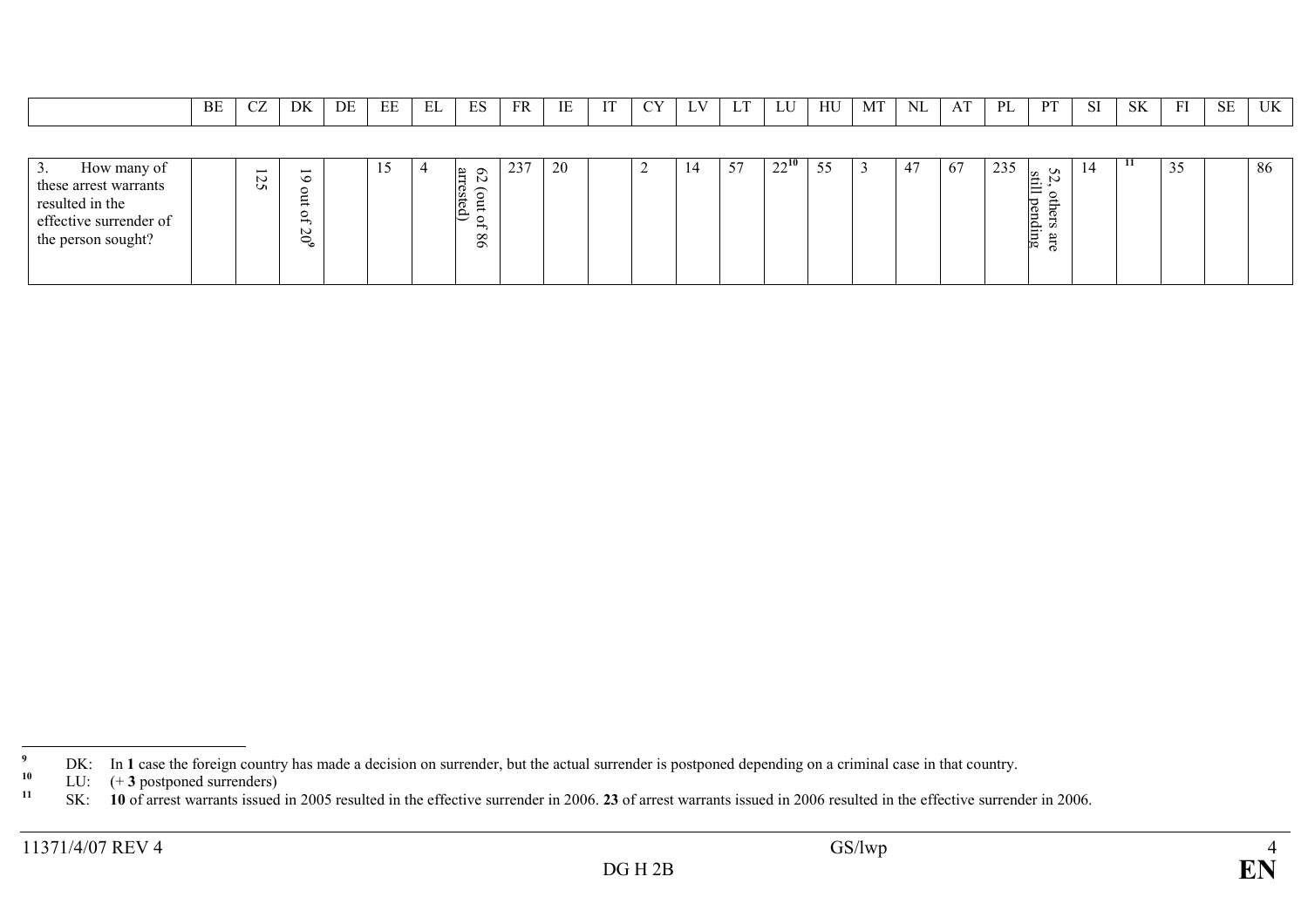|                          | BE | CZ | DK        | DE | EE | EL | ES  | <b>FR</b> | IE  | IT | $\alpha v$     | LV  | LT | LU | HU | MT | NI  | AT  | PL  | PT | <sub>SI</sub> | <b>SK</b> | FI | <b>SE</b> | UK            |
|--------------------------|----|----|-----------|----|----|----|-----|-----------|-----|----|----------------|-----|----|----|----|----|-----|-----|-----|----|---------------|-----------|----|-----------|---------------|
|                          |    |    |           |    |    |    |     |           |     |    |                |     |    |    |    |    |     |     |     |    |               |           |    |           |               |
| How many                 |    | 99 | $45^{12}$ |    | 30 | 79 | 721 | 490       | 127 |    | $\overline{1}$ | 714 | 28 | 24 | 53 | ∼  | 498 | 250 | 228 | 84 | 40            | $34^{16}$ | 13 |           | $\ddot{\phi}$ |
| European arrest          |    |    |           |    |    |    |     |           | 13  |    |                |     |    |    |    |    | 15  |     |     |    |               |           |    |           | $\circ$       |
| warrants have been       |    |    |           |    |    |    |     |           |     |    |                |     |    |    |    |    |     |     |     |    |               |           |    |           |               |
| received by the judicial |    |    |           |    |    |    |     |           |     |    |                |     |    |    |    |    |     |     |     |    |               |           |    |           |               |
| authorities of your      |    |    |           |    |    |    |     |           |     |    |                |     |    |    |    |    |     |     |     |    |               |           |    |           |               |
| Member State in 2006?    |    |    |           |    |    |    |     |           |     |    |                |     |    |    |    |    |     |     |     |    |               |           |    |           |               |

<sup>&</sup>lt;sup>12</sup> DK: In 4 cases the European arrest warrants were cancelled, in 3 cases the persons were surrendered in pursuant of the surrender procedure between the Nordic countries, and in 1 case the person in question was earlier extradited to the member state, and the request in the new arrest warrant was related to the principle of speciality. 3 cases were dropped, while the persons were arrested in another member state, 3 cases are still open and in 31 cases Denmark has made a decision on surrender.

<sup>&</sup>lt;sup>13</sup> IE: **23** cases were cancelled/withdrawn as subjects were not in jurisdiction or were arrested elsewhere.

<sup>14</sup><sup>14</sup> LV: 2 of them were put into search system<br><sup>15</sup> MI: We refer to question 12 for a more dat

<sup>&</sup>lt;sup>15</sup> NL: We refer to question 12 for a more detailed overview. Compared with 2005 this is an increase of 12,5 %. We would like to indicate here that in 16 cases an EAW has been withdrawn in a later stage, even where the person sought had been arrested.

<sup>&</sup>lt;sup>16</sup> SK: The Slovak Republic received 34 warrants in 2006: from Republic of Hungary: 13, from Federal Republic of Germany: 2, from Republic of Poland: 2, from Republic of Austria: 2, from Czech Republic: 12, from Malta: 1, from Italy : 1, from the UK: 1.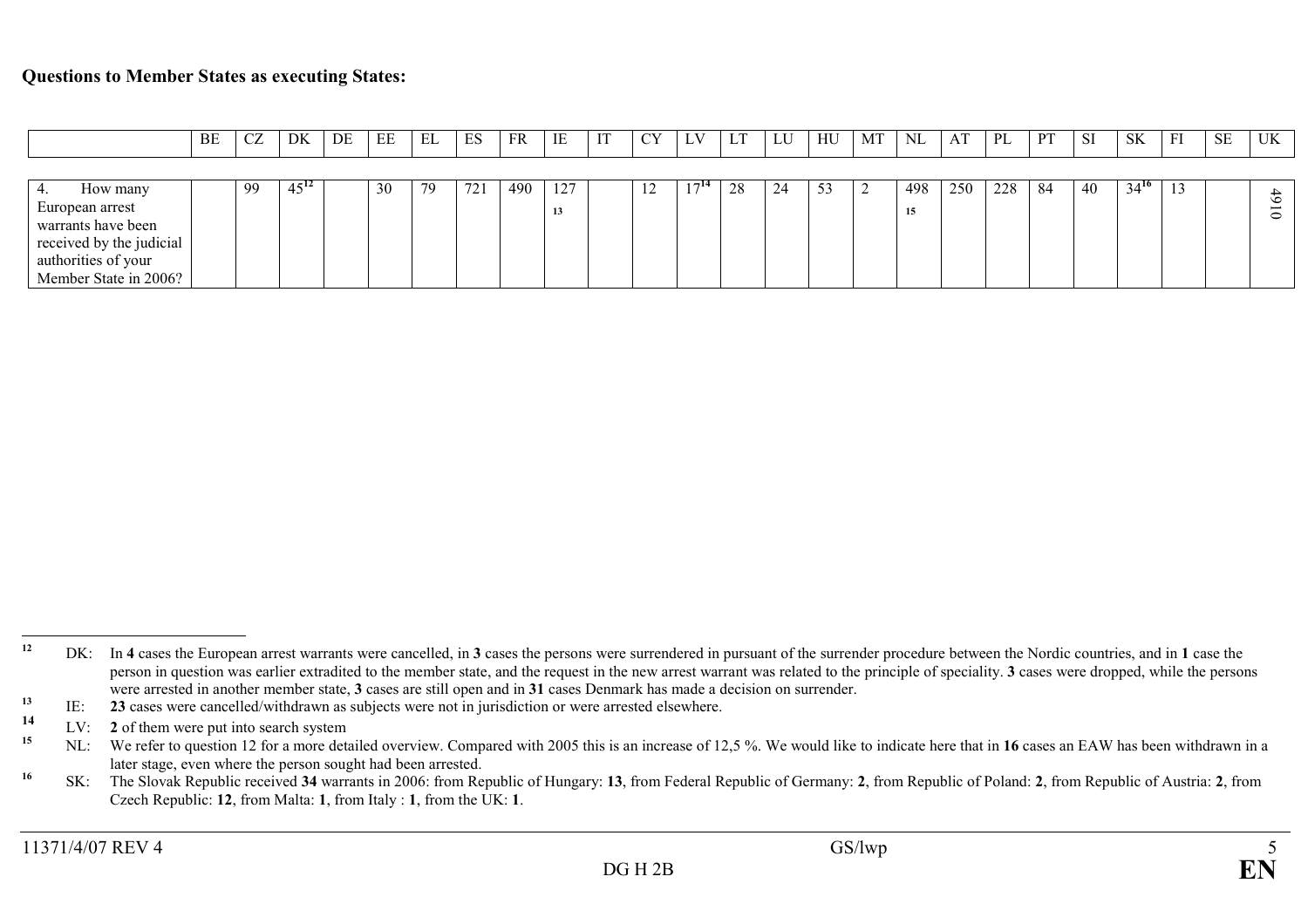|                                                                                                            | BE | <b>CZ</b> | DK                                                                                            | DE | EЕ   | EL | ES        | <b>FR</b> | IE | IT | CY | LV | ΨI | LU | HU | MT             | <b>NL</b> | AT  | PL  | <b>PT</b> | <b>SI</b> | <b>SK</b> | FI | SE | UK  |
|------------------------------------------------------------------------------------------------------------|----|-----------|-----------------------------------------------------------------------------------------------|----|------|----|-----------|-----------|----|----|----|----|----|----|----|----------------|-----------|-----|-----|-----------|-----------|-----------|----|----|-----|
|                                                                                                            |    |           |                                                                                               |    |      |    |           |           |    |    |    |    |    |    |    |                |           |     |     |           |           |           |    |    |     |
| $5.1.$ How many<br>persons have been<br>arrested under a<br>European arrest<br>warrant in your<br>country? |    | 70        | $\sim$<br>$\widehat{\circ}$<br>0<br>س<br>$\ddot{\mathbf{\Theta}}$                             |    | 27'' | 60 | 515       | 404       | 92 |    |    | 12 | 25 | 11 | 44 | 118            | 133<br>19 | 160 | 129 | -20       | 34        | $23^{21}$ | 4  |    | 268 |
| 5.2. How many have<br>been effectively<br>surrendered?                                                     |    | 49        | $\sim$ $\sim$<br>$\overline{\phantom{0}}$<br>$\overline{\Omega}$<br>$\circ$<br>$\overline{ }$ |    | 30   | 45 | 423<br>23 | 339       | 45 |    |    | 12 | 25 | 8  | 43 | $\overline{0}$ | 287<br>24 | 157 | 139 | 65        | $24^{25}$ | $Q^{26}$  | 4  |    | 160 |

<sup>23</sup> ES: Out of 564 granted, including various requests regarding the same person.

<sup>&</sup>lt;sup>17</sup> EE: **3** wanted persons served their sentences in Estonian prisons  $M<sup>T</sup>$ . Subject was beyonder released ofter Augtric with draw the E

<sup>&</sup>lt;sup>18</sup> MT: Subject was, however, released after Austria withdrew the EAW issued by Vienna Provincial Court.

<sup>&</sup>lt;sup>19</sup> NL: In addition, 239 persons were in 2006 provisionally arrested on the basis of a signal in the SIS or Interpol, while 54 persons were already under arrest in relation to a criminal prosecution in the Netherlands.

<sup>&</sup>lt;sup>20</sup> PT: In Portugal, the execution of the EAW begins with the detention of the person.

<sup>&</sup>lt;sup>21</sup> SK: 9 persons have been arrested in Slovak Republic in 2006 under a EAW issued in 2005. 14 persons have been arrested in Slovak Republic in 2006 under a EAW issued in 2006.

<sup>&</sup>lt;sup>22</sup> DK: The surrender is postponed in two cases, in 1 case the person was already surrendered, cf. rules of speciality, and in 1 case the surrender was denied.

<sup>&</sup>lt;sup>24</sup> NL: This includes persons in respect of whom more than one EAW coming from different judicial authorities from the same Member State was received and executed. Compared with 2005 this is an increase of 25%.

 $25$  SI: In several cases extradition is pending or has been postponed.

<sup>&</sup>lt;sup>26</sup> SK: In 2006 3 persons have been effectively surrendered from Slovak Republic under a EAW issued in 2005. In 2006 6 persons have been effectively surrendered from Slovak Republic under a EAW issued in 2006.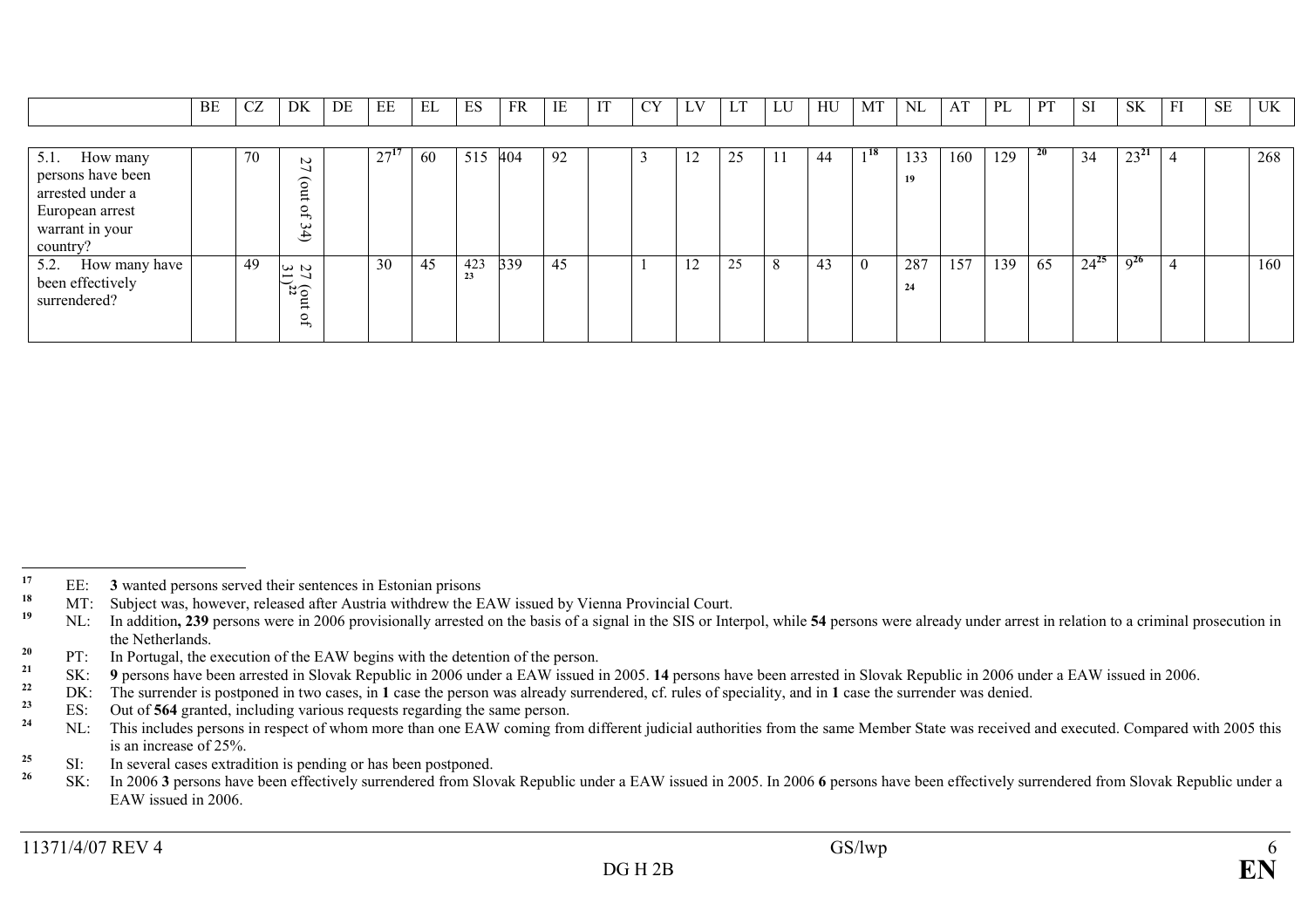|                                                                                   | BE | CZ | DK                                                        | DE | ЕE | EL | ES  | FR  | IE | IT | <b>CY</b> | LV | LT | LU | HU       | MT  | NL  | AT  | PL | PT | <b>SI</b> | SK       | FI | SE | UK  |
|-----------------------------------------------------------------------------------|----|----|-----------------------------------------------------------|----|----|----|-----|-----|----|----|-----------|----|----|----|----------|-----|-----|-----|----|----|-----------|----------|----|----|-----|
|                                                                                   |    |    |                                                           |    |    |    |     |     |    |    |           |    |    |    |          |     |     |     |    |    |           |          |    |    |     |
| 5.3.<br>Of those<br>surrendered, how<br>many consented to the<br>surrender?       |    | 34 | $\sim$ $\sim$<br>ರ ದ<br>$\mathbf{r}$                      |    | 21 | 31 | 231 | 197 | 23 |    |           |    | 15 |    | 43       | N/A | 73  | 146 | 65 | 52 | 13        | $3^{27}$ |    |    | 39  |
| 5.4.<br>Of those<br>surrendered, how<br>many did not consent<br>to the surrender? |    | 15 | $\overline{\phantom{0}}$<br>∾<br>$\infty$<br>ଚ<br>Ĕ<br>PÓ |    | 9  | 14 | 315 | 142 | 22 |    |           |    |    | 3  | $\Omega$ | N/A | 214 | 23  | 74 | 13 |           | $6^{28}$ |    |    | 121 |

<sup>&</sup>lt;sup>27</sup> SK: None of those surrendered in 2006 from Slovak Republic consented to the surrender under a EAW issued in 2005. 3 of those surrendered in 2006 from Slovak Republic consented to the surrender under a EAW issued in 2006.

<sup>&</sup>lt;sup>28</sup> SK: **3** of those surrendered in 2006 from Slovak Republic did not consent to the surrender under a EAW issued in 2005. **3** of those surrendered in 2006 from Slovak Republic did not consent to the surrender under a EAW issued in 2006.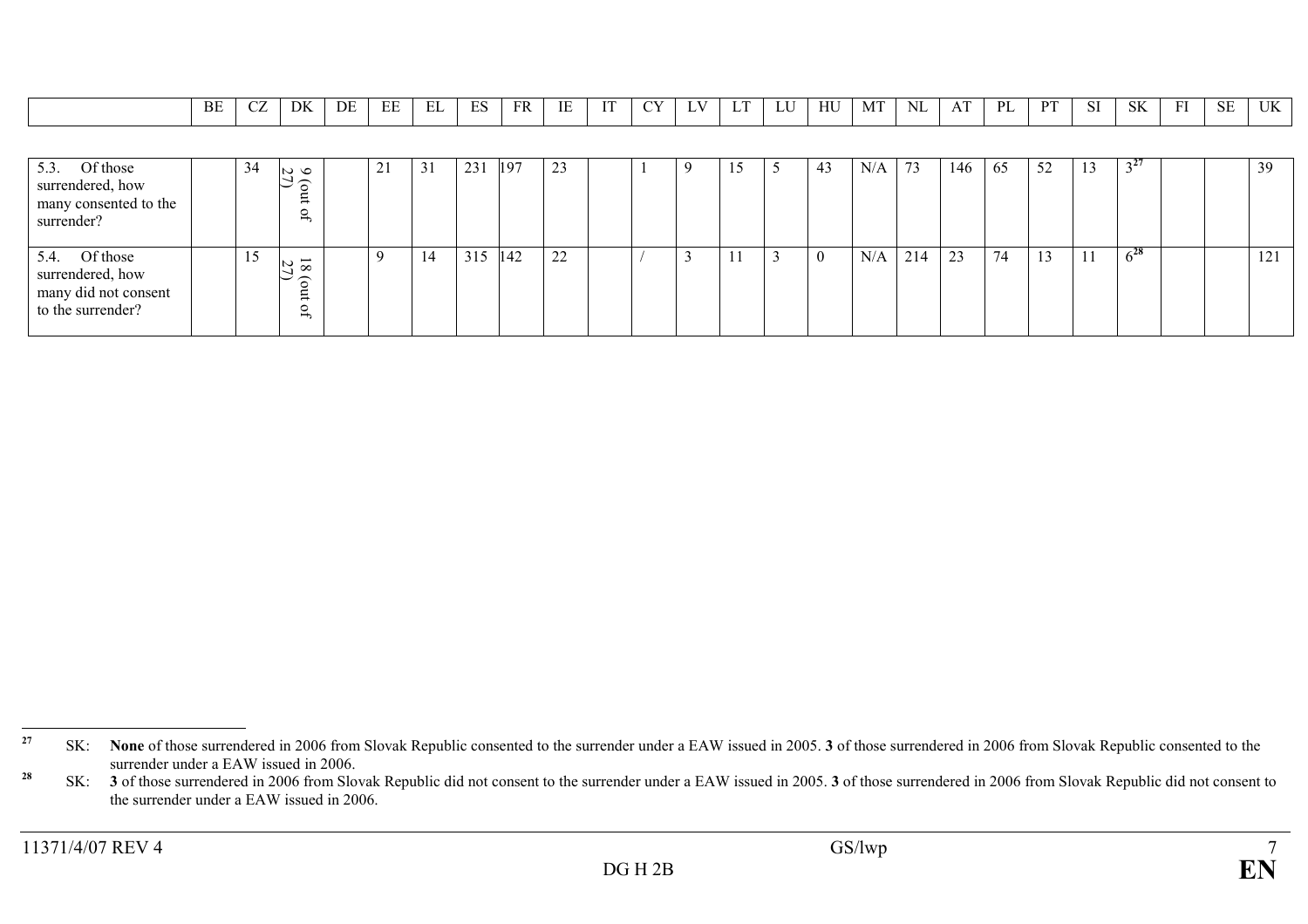|                                                                                                                                                 | BE | CZ                            | DK                                                                                          | DE | EE                    | EL                                              | ES                                  | <b>FR</b>                    | IE            | IT | <b>CY</b> | LV                                                | ⊥ i                              | LU                                                             | HU                                                          | MT       | $\rm NL$                                | AT                          | PL | <b>PT</b> | <b>SI</b>        | <b>SK</b>      | FI | <b>SE</b> | UK               |
|-------------------------------------------------------------------------------------------------------------------------------------------------|----|-------------------------------|---------------------------------------------------------------------------------------------|----|-----------------------|-------------------------------------------------|-------------------------------------|------------------------------|---------------|----|-----------|---------------------------------------------------|----------------------------------|----------------------------------------------------------------|-------------------------------------------------------------|----------|-----------------------------------------|-----------------------------|----|-----------|------------------|----------------|----|-----------|------------------|
| 6.1. In how many<br>cases have the judicial<br>authorities of your<br>Member State refused<br>the execution of a<br>European arrest<br>warrant? |    |                               | $\overline{\phantom{0}}$<br>$\widehat{\circ}$<br>Ĕ<br>$\mathbf{f}$<br>س<br>I<br>$\check{ }$ |    | $\overline{a}$<br>one | $\overline{L}$                                  | 15                                  | 24                           | $\mathcal{L}$ |    |           |                                                   |                                  | 8                                                              | $\mathbf Q$                                                 | $\theta$ | $72^{29}$                               | 38                          | 35 |           | $\overline{ }$   | $\overline{ }$ |    |           | 38               |
| Which were the<br>6.2.<br>grounds for refusal?                                                                                                  |    | ⌒<br>$\overline{\phantom{a}}$ | ◯<br>₩<br>5<br>$\overline{\phantom{0}}$<br>ex<br>$\blacksquare$                             |    | none                  | Cf.<br>ㅂ<br>$\overline{\sigma}$<br>$\Join$<br>⊟ | ◯<br>$\overline{ }$<br>ᆸ<br>εx<br>⊟ | $C_{\rm f}$<br>5<br>nex<br>⊟ | 30            |    | 31        | ↷<br>₼<br>ㅂ<br>ь<br>$\overline{\sigma}$<br>×<br>⊟ | O<br>$\overline{a}$<br>mnex<br>ᄇ | $\sim$<br>Ω<br>$\overline{ }$<br>⋼<br>$_{\rm new}$<br>$\equiv$ | ◯<br>$\overline{ }$<br>ㅂ<br>$\sigma$<br>$\rtimes$<br>−<br>- | N/A      | $\Omega$<br>₼<br>⋗<br>ㅂ<br>ь<br>ČХ<br>⊟ | Ğ<br>ь<br>ᆸ<br>ĆХ<br>Ī<br>− | 32 | 33        | ⌒<br>∪<br>₩<br>⊟ | 34             |    |           | Cf.<br>mnex<br>ᄇ |

<sup>&</sup>lt;sup>29</sup> NL: The public prosecutor in Amsterdam refused the execution of 39 EAWs and the district Court in Amsterdam refused the execution of 33 EAWs. In The Netherlands the public prosecutor as well as the court can refuse to execute an EAW. The public prosecutor, when receiving the EAW, checks it for its completeness. In a case of incompleteness additional information is requested in all cases. The public prosecutor is also responsible for checking whether a ground for refusal does apply. If the EAW remains incomplete or it is apparent that a ground for refusal does apply the public prosecutor is competent to refuse the execution of the EAW, without any referral to the Court.

 $30$  IE: Surrender was refused in 4 cases due to delay and in 1 case due to lack of correspondence.

<sup>&</sup>lt;sup>31</sup> CY: The executing judicial authority, i.e. the District Court of Larnaca, refused to execute the EAW because it was convinced that the requested person has been finally judged by the requesting state for the same offences and the sentence has been executed.

 $32$  PL: The grounds for refusal were primarily related to double criminality, lis pendens, lack of consent to surrender in cases of Polish citizens.

<sup>33</sup><sup>33</sup> PT: Lack of double incrimination on infraction not mentioned in box e).

<sup>&</sup>lt;sup>34</sup> SK: - the original of EAW in Slovak language was not sent to Slovak judicial authorities, - the condition of dual criminality was not fulfilled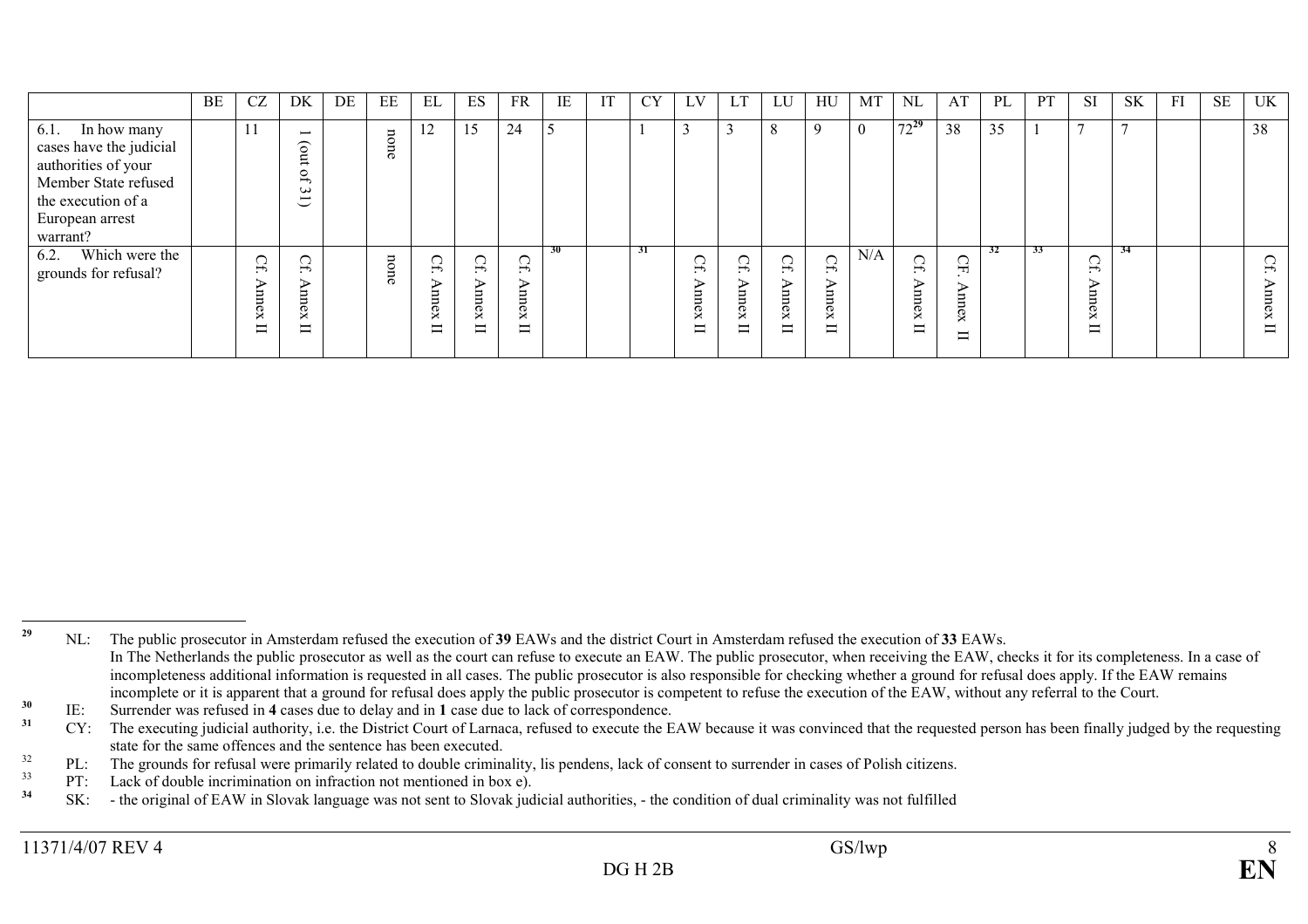|                                                                                                                                                                                                                            | BE | <b>CZ</b>              | DK                                                      | DE | EE | EL                                    | ES                         | <b>FR</b>  | IE                     | IT | <b>CY</b>                | LV                                                                 | LT                                           | LU.                   | HU                                        | МT                               | NL                                                                                                                     | AT                     | PL                         | PT            | <b>SI</b>                        | <b>SK</b>  | FI  | $\rm SE$ | UK                                                  |
|----------------------------------------------------------------------------------------------------------------------------------------------------------------------------------------------------------------------------|----|------------------------|---------------------------------------------------------|----|----|---------------------------------------|----------------------------|------------|------------------------|----|--------------------------|--------------------------------------------------------------------|----------------------------------------------|-----------------------|-------------------------------------------|----------------------------------|------------------------------------------------------------------------------------------------------------------------|------------------------|----------------------------|---------------|----------------------------------|------------|-----|----------|-----------------------------------------------------|
|                                                                                                                                                                                                                            |    |                        |                                                         |    |    |                                       |                            |            |                        |    |                          |                                                                    |                                              |                       |                                           |                                  |                                                                                                                        |                        |                            |               |                                  |            |     |          |                                                     |
| 7.1.<br>How long does<br>a surrender procedure<br>take in average where<br>the person agreed to<br>the surrender (time<br>between the arrest and<br>the decision on the<br>surrender of the person<br>sought)?             |    | 54<br>days             | $\frac{11}{20}$<br>$\frac{{\rm days}^{35}}{{\rm days}}$ |    | 6  | 10-30 days                            | $\overline{\circ}$<br>days | $9$ days   | $\overline{ }$<br>days |    | 10-15<br>days            | Approx.<br>S<br>$\circ$<br>days                                    | Approx.<br>$\overline{\phantom{0}}$<br>month | $4-5$<br>days         | $\overline{\phantom{0}}$<br>days          | $\overline{\phantom{a}}$<br>days | $\overline{\phantom{a}}$<br>$\rm{day}$<br>$\overline{\phantom{0}}$<br>$\overline{\phantom{0}}$<br>$\mathrm{days}^{37}$ | $\overline{L}$<br>days | $\overline{\circ}$<br>days | $\Xi$<br>days | $\overline{\phantom{0}}$<br>days | 29<br>days | N/A |          | $\equiv$<br>days                                    |
| 7.2.<br>How long does<br>a surrender procedure<br>take in average where<br>the person did not<br>consent to the<br>surrender (time<br>between the arrest and<br>the decision on the<br>surrender of the person<br>sought)? |    | $\overline{8}$<br>days | 27<br>$\rm{days}^{38}_{39}$                             |    | 9  | $\mathfrak{D}$<br>days<br>4<br>months | 33<br>days                 | 33<br>days | $4$ months $^{40}$     |    | 35<br>$\ddot{=}$<br>days | $\Delta$ pprox<br>S<br>$\overline{\phantom{0}}$<br>$\circ$<br>days | $\sim$<br>months                             | 36<br>$\rm days^{41}$ | We had no<br>$2006$<br>such<br>case<br>E. | 2-3<br>months<br>$\ddot{a}$      | 72,5<br>days                                                                                                           | $\mathfrak{S}$<br>days | $\sim$<br>months           | 56<br>days    | 37<br>days                       | 59<br>days | N/A |          | $\mathcal{S}^{\mathcal{S}}$<br>$\mathrm{days}^{43}$ |

<sup>43</sup> UK: **65 days** (In Scotland, the average time taken was 53 days)

<sup>&</sup>lt;sup>35</sup> DK: **11 days** (9 cases) from either the time of arrest or from the receipt of all necessary information (if later than the time of arrest) to the decision on surrender was made.

<sup>&</sup>lt;sup>36</sup> DK: **20 days** from either the time of arrest or from the receipt of all necessary information (if later than the time of arrest) to the actual surrender.

 $37$  NL In 2005, the average duration of a simplified surrender from persons arrested in the border regions was : 1 day. In 2006, the average duration of a simplified surrender from persons from Amsterdam was : 11 days.

 $38$  DK: 27 days (including the two cases mentioned under 8.1.: 53 days) (19 cases) from either the time of arrest or from the receipt of all necessary information (if later than the time of arrest) to the decision on surrender was made.

 $39$  DK: 34 days (including the two cases mentioned under 8.1.: 68 days) from either the time of arrest or from the receipt of all necessary information (if later than the time of arrest) to the actual surrender

 $^{40}$  IE: 12 persons appealed the decision to surrender, thereby delaying surrender.

<sup>&</sup>lt;sup>41</sup> LU: After 2 levels of jurisdiction

 $^{42}$  MT: 2-3 months due to Constitutional Proceedings being instituted.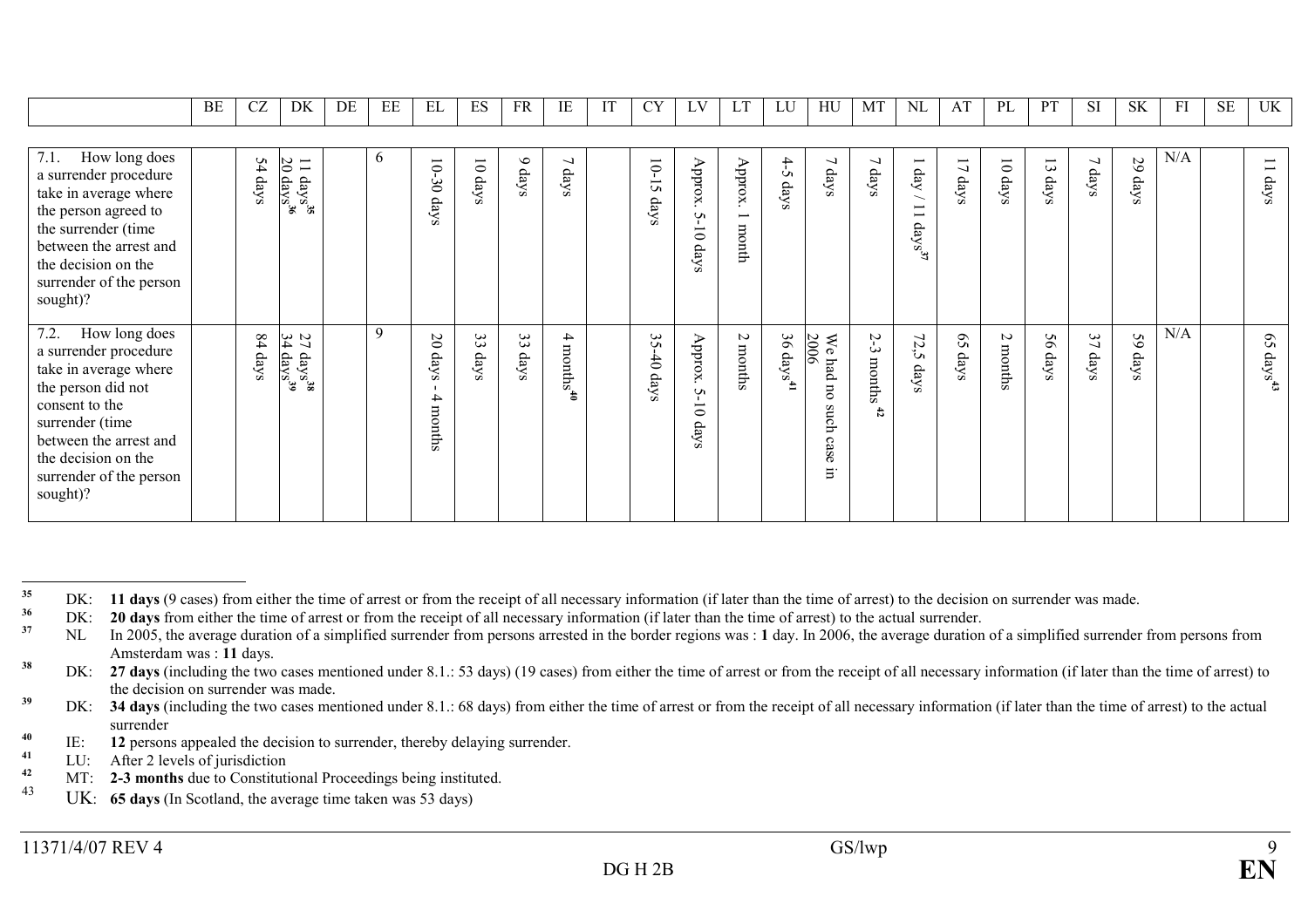|                                                                                                                                                                                                                                                                                   | BE | <b>CZ</b> | DK                | DE | EE   | EL                | ES            | <b>FR</b> | IE | IT | <b>CY</b> | LV   | LT                                                         | LU       | HU       | MT                 | <b>NL</b> | AT           | PL       | PT | <b>SI</b>      | <b>SK</b> | FI  | <b>SE</b> | UK |
|-----------------------------------------------------------------------------------------------------------------------------------------------------------------------------------------------------------------------------------------------------------------------------------|----|-----------|-------------------|----|------|-------------------|---------------|-----------|----|----|-----------|------|------------------------------------------------------------|----------|----------|--------------------|-----------|--------------|----------|----|----------------|-----------|-----|-----------|----|
|                                                                                                                                                                                                                                                                                   |    |           |                   |    |      |                   |               |           |    |    |           |      |                                                            |          |          |                    |           |              |          |    |                |           |     |           |    |
| 8.1.<br>In how many<br>cases were the judicial<br>authorities of your<br>Member State not able<br>to respect the 90-days<br>time limit for the<br>decision on the<br>execution of the<br>European arrest<br>warrant according to<br>Article $17(4)$ of the<br>Framework Decision? |    | 5         | $^{\circ}14$<br>∠ |    | none | ----              | 9             | none      | 12 |    | none      | none | none                                                       | $\theta$ |          | none<br>Ξ.<br>2006 | 22        | $\mathbf{0}$ |          | 4  | $\overline{0}$ |           | N/A |           | 24 |
| 8.2. In how many of<br>those cases was<br>Eurojust informed?                                                                                                                                                                                                                      |    | 4         | none              |    | none | Ξ.<br>one<br>case | $\frac{1}{2}$ | none      | 12 |    | none      | none | $\Xi$<br>in one<br>$\frac{1}{\cos \epsilon}$ <sup>45</sup> | $\Omega$ | $\theta$ | N/A                | 46        | $\Omega$     | $\theta$ | 4  | $\theta$       |           | N/A |           | 24 |

<sup>45</sup> LT: The reason was, however, not related to time limits.

<sup>46</sup> NL: Eurojust is informed on a regular basis on the application of the FD EAW in the Netherlands and complications are discussed. In one instance Eurojust organised upon request from The Netherlands and Belgium a meeting to discuss some issues.

<sup>&</sup>lt;sup>44</sup> DK: - In on case a member state made a request for extradition on 3 may 2005. On 16 June 2005 the Danish Ministry of Justice decided that the person should be extradited for the purpose of prosecution. The decision of the Ministry of Justice was subsequently brought before the City Court, and by decision of 4 July 2005 the Court found the decision of the Ministry legal. The decision of the City Court was appealed to the Danish High Court, which on 13 September 2005 confirmed the decision of extradition for prosecution with a few amendments. On 23 September 2005 the person in question made an application to the Danish Board of Appeal Permission for permission to appeal the decision from Danish Western High Court to the Danish Supreme Court. The application was rejected by the Board on 16 January 2006, and thus the person could be extradited.

 - In one case a member state made a request for extradition on 19 July 2005. After having requested and received additional information concerning the matter, and after principal considerations regarding the provisions in the Framework Decision on the European arrest warrant concerning grounds for refusals, the Danish Ministry of Justice decided on 22 March 2006 that the person should be extradited for the purpose of prosecution. The decision of the Ministry of Justice was subsequently brought before the City Court, but on 2 May 2006 the person in question withdraw the appeal, and thus the decision of the Ministry of Justice was enforceable and the person could be extradited.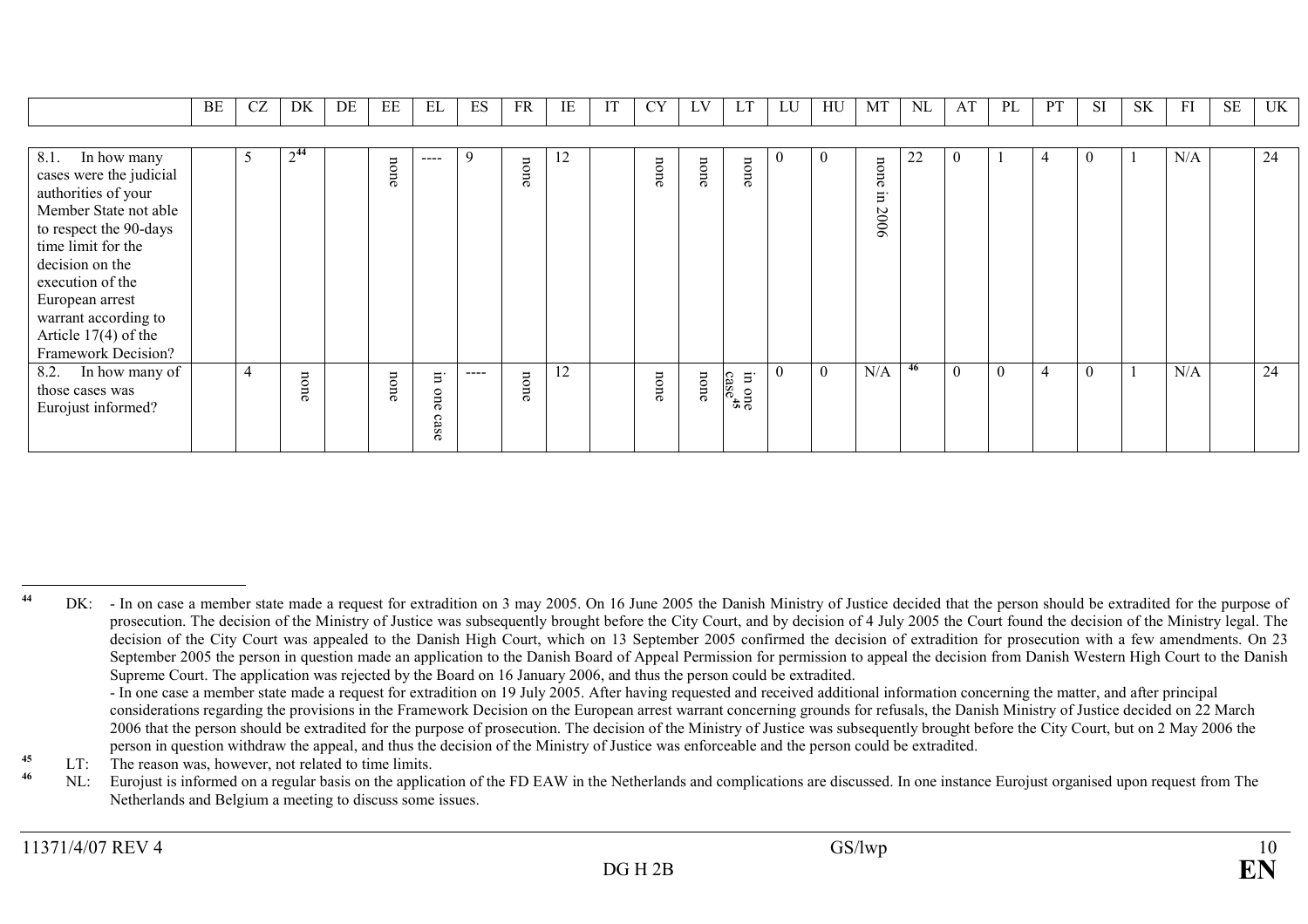|                                                                                                                                                                                                                    | BE | CZ | DK             | DE | ЕE   | ЕL   | ES              | FR        | IE   | <b>CY</b> | LV   | LT                       | LU       | HU   | МT       | NL        | AT       | PL           |                                                                                 | <b>SI</b> | <b>SK</b> | FI  | <b>SE</b> | UK         |
|--------------------------------------------------------------------------------------------------------------------------------------------------------------------------------------------------------------------|----|----|----------------|----|------|------|-----------------|-----------|------|-----------|------|--------------------------|----------|------|----------|-----------|----------|--------------|---------------------------------------------------------------------------------|-----------|-----------|-----|-----------|------------|
|                                                                                                                                                                                                                    |    |    |                |    |      |      |                 |           |      |           |      |                          |          |      |          |           |          |              |                                                                                 |           |           |     |           |            |
| 9.1. In how many<br>cases were the judicial<br>authorities of your<br>Member State not able<br>to respect the 10-days<br>time limit for surrender<br>according to Article<br>$23(2)$ of the<br>Framework Decision? |    | 10 | $\overline{2}$ |    | none | ---- | 69              | $27^{47}$ | none | none      | none | Ξ.<br>one<br>$\csc^{48}$ | $\theta$ | 1 49 |          |           | $4^{50}$ | <sub>0</sub> | δX<br>case<br>S<br>Ŋ<br>UWO                                                     |           | $\theta$  | N/A |           |            |
| 9.2. In how many of<br>those cases was the<br>person released,<br>according to Article<br>$23(5)$ of the<br>Framework Decision?                                                                                    |    | -0 | nones          |    | none | ---- | non<br>$\sigma$ | none      | none | none      | none | none                     | $\theta$ |      | $\theta$ | $18^{52}$ | $\theta$ | 3            | $\overline{\mathsf{S}}$<br>$\circ$<br>äs<br>SS.<br>$\overline{\pi}$<br>MOU<br>⊟ |           | $\theta$  | N/A |           | <b>NIL</b> |

<sup>47</sup> FR: Including postponed surrenders.

<sup>48</sup> LT: Correspondence concerning the receiving of additional information took place.

<sup>49</sup> HU: In fact it was not the Hungarian judicial authority that did not respect the 10 days time limit, but the Requesting State was unable to take the person over in 10 days. Thus the requested person has been released.

 $50$  AT: On reasons of the issuing State.

<sup>51</sup> DK: The persons in question were not in custody.

 $52$  NL: The majority of those cases concerned persons against whom a national criminal prosecution was pending or who were released pending the decision on the EAW.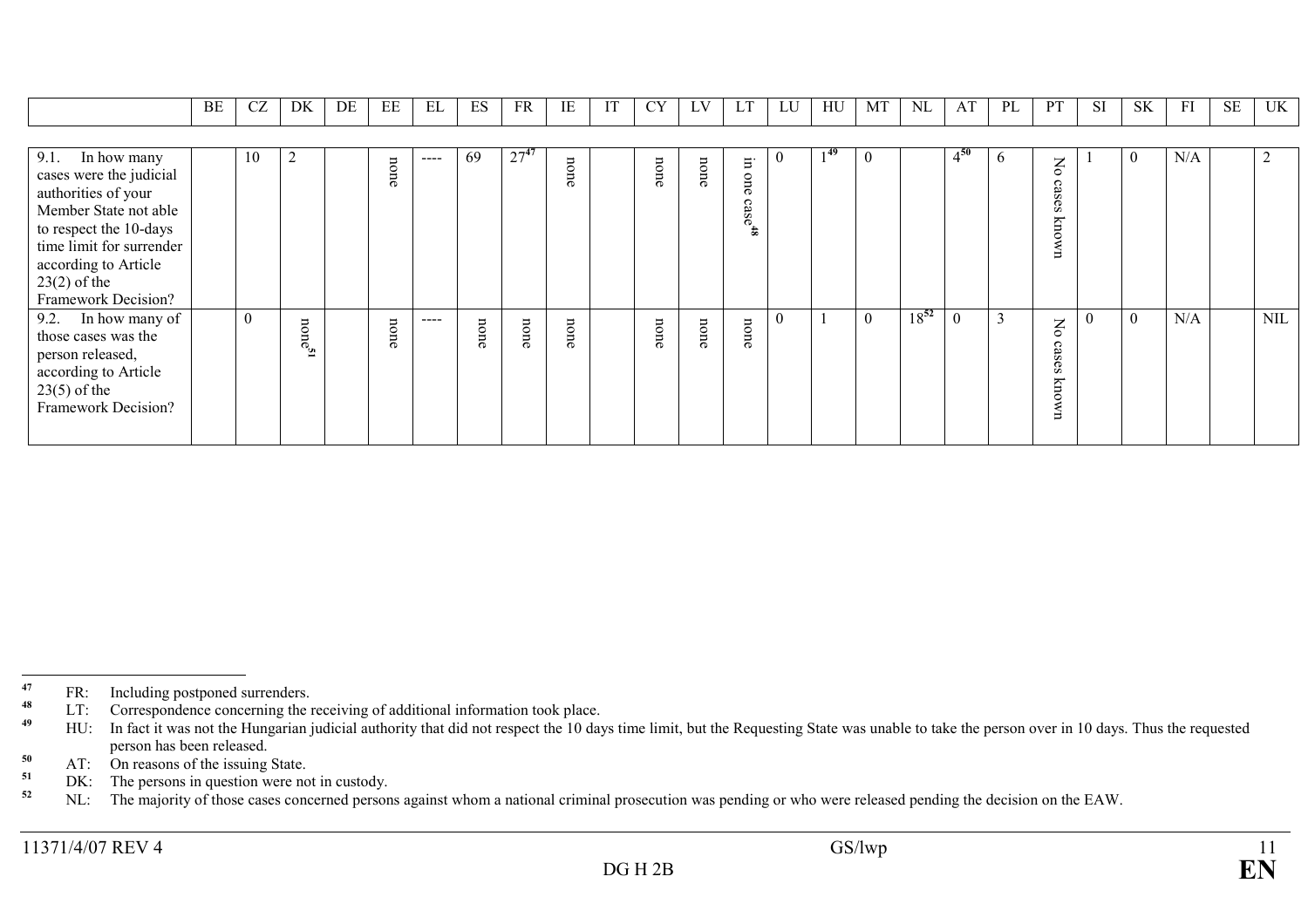|                         | BE | CZ | DK                       | DE | EE | EL          | ES | FR             | IE   | И | <b>CY</b> | LV | LT  | LU       | HU       | МT       | NL   | AT             | PL | PT   | <b>SI</b> | <b>SK</b> | FI  | <b>SE</b> | UK         |
|-------------------------|----|----|--------------------------|----|----|-------------|----|----------------|------|---|-----------|----|-----|----------|----------|----------|------|----------------|----|------|-----------|-----------|-----|-----------|------------|
|                         |    |    |                          |    |    |             |    |                |      |   |           |    |     |          |          |          |      |                |    |      |           |           |     |           |            |
| 10.1. In how many       |    | 3  |                          |    | 20 | 11          | 45 | 100            | 10   |   | non       | 3  | 19  | $2^{54}$ | $\theta$ |          | 8355 | $\overline{0}$ | 87 | 39   | 2         | 756       | N/A |           | 49         |
| cases did the judicial  |    |    |                          |    |    |             |    | 53             |      |   | $\sigma$  |    |     |          |          |          |      |                |    |      |           |           |     |           |            |
| authorities of your     |    |    |                          |    |    |             |    |                |      |   |           |    |     |          |          |          |      |                |    |      |           |           |     |           |            |
| Member State            |    |    |                          |    |    |             |    |                |      |   |           |    |     |          |          |          |      |                |    |      |           |           |     |           |            |
| execute an arrest       |    |    |                          |    |    |             |    |                |      |   |           |    |     |          |          |          |      |                |    |      |           |           |     |           |            |
| warrant with regard     |    |    |                          |    |    |             |    |                |      |   |           |    |     |          |          |          |      |                |    |      |           |           |     |           |            |
| to a national or        |    |    |                          |    |    |             |    |                |      |   |           |    |     |          |          |          |      |                |    |      |           |           |     |           |            |
| resident of your        |    |    |                          |    |    |             |    |                |      |   |           |    |     |          |          |          |      |                |    |      |           |           |     |           |            |
| Member State?           |    |    |                          |    |    |             |    |                |      |   |           |    |     |          |          |          |      |                |    |      |           |           |     |           |            |
| 10.2. In how many       |    | 3  | $\Xi$                    |    | 20 | $\mathbf Q$ | 25 | $\overline{ }$ |      |   |           |    | -57 | $\theta$ | $\Omega$ | $\theta$ | 83   | $\theta$       | 43 |      | $\Omega$  | $\theta$  | N/A |           |            |
| of those cases did the  |    |    | $\overline{\phantom{0}}$ |    |    |             |    |                | none |   | none      |    |     |          |          |          |      |                |    | Not  |           |           |     |           | Statistics |
| judicial authorities of |    |    |                          |    |    |             |    |                |      |   |           |    |     |          |          |          |      |                |    | mown |           |           |     |           |            |
| your Member State       |    |    |                          |    |    |             |    |                |      |   |           |    |     |          |          |          |      |                |    |      |           |           |     |           |            |
| request a guarantee     |    |    |                          |    |    |             |    |                |      |   |           |    |     |          |          |          |      |                |    |      |           |           |     |           | not        |
| under Article $5(3)$ of |    |    |                          |    |    |             |    |                |      |   |           |    |     |          |          |          |      |                |    |      |           |           |     |           | held       |
| the Framework           |    |    |                          |    |    |             |    |                |      |   |           |    |     |          |          |          |      |                |    |      |           |           |     |           |            |
| Decision?               |    |    |                          |    |    |             |    |                |      |   |           |    |     |          |          |          |      |                |    |      |           |           |     |           |            |

 $^{53}$  FR: The correct figure for 2005 is 91 (and not 19) (cf 9005/5/06 REV 5 COPEN 52 EJN 12 EUROJUST 21)

<sup>&</sup>lt;sup>54</sup> LU: In 2 cases EAW procedure was applied to a Luxembourg national and an integrated foreign resident; the surrender of both persons was refused on the ground that the sentence for which their surrender was requested will be served in Luxembourg.

<sup>&</sup>lt;sup>55</sup> NL: In 2005 the total number of nationals surrendered is: 83, which is compared to 2006 an increase of 30%. In 2005 the total number of persons surrendered who are regarded as equivalent to nationals is: 0.

<sup>&</sup>lt;sup>56</sup> SK: The Slovak Republic does not investigate the residence of arrested persons.

<sup>57</sup> LT: For all citizens of Lithuania.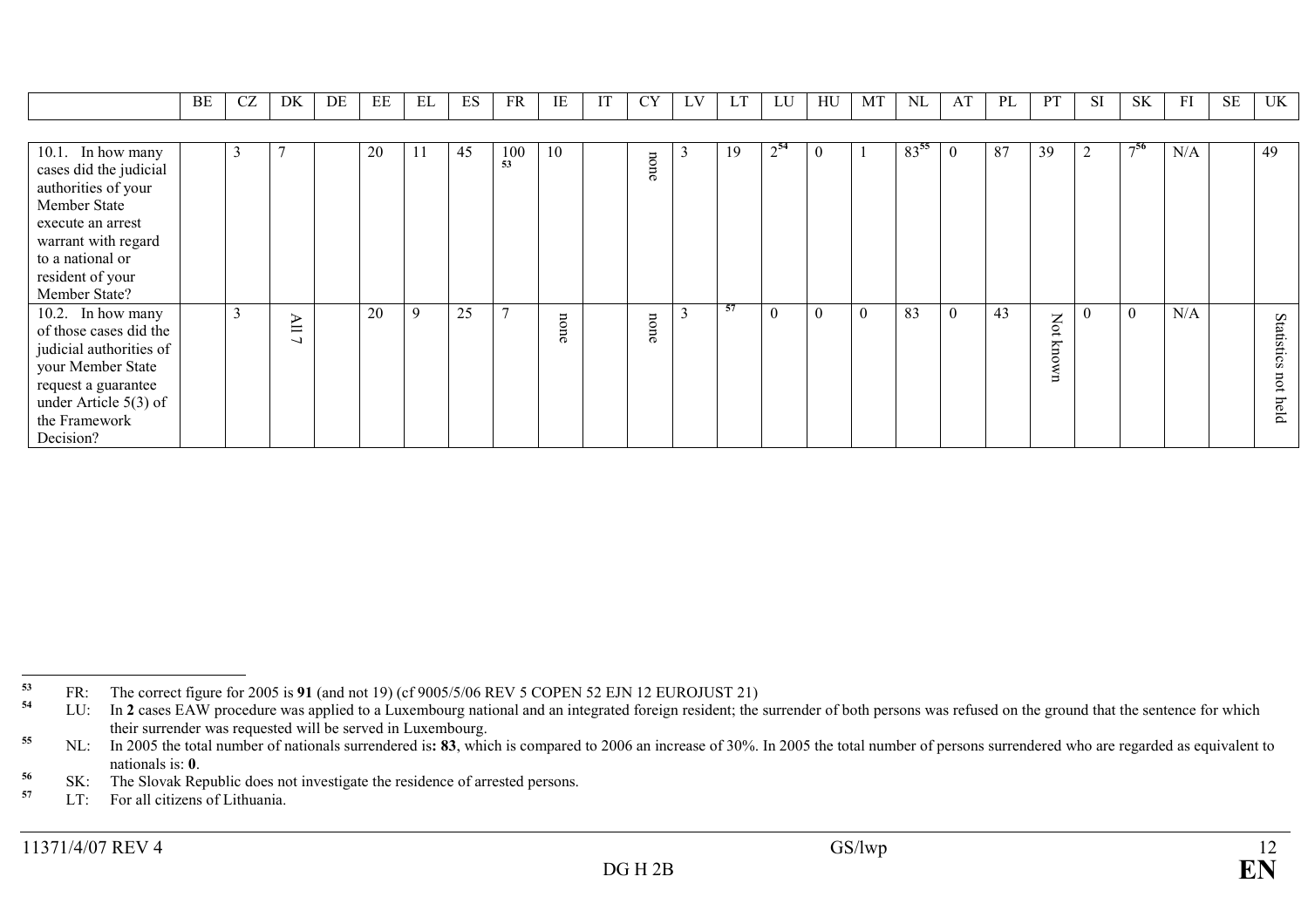|                                                                                                                                                                                                          | BE | CZ               | DK                                                          | DE | EE   | EL | ES | <b>FR</b>       | IE   | <b>CY</b> | LV   | LT   | LU                 | HU | MT             | <b>NL</b>       | AT | PL | <b>PT</b>       | <b>SI</b>        | <b>SK</b>      | FI  | <b>SE</b> | UK                        |
|----------------------------------------------------------------------------------------------------------------------------------------------------------------------------------------------------------|----|------------------|-------------------------------------------------------------|----|------|----|----|-----------------|------|-----------|------|------|--------------------|----|----------------|-----------------|----|----|-----------------|------------------|----------------|-----|-----------|---------------------------|
|                                                                                                                                                                                                          |    |                  |                                                             |    |      |    |    |                 |      |           |      |      |                    |    |                |                 |    |    |                 |                  |                |     |           |                           |
| 11.<br>In how many<br>cases have the<br>judicial authorities of<br>your Member State<br>requested additional<br>guarantees under<br>Article $5(1)$ or<br>Article $5(2)$ of the<br>Framework<br>Decision? |    | $\boldsymbol{0}$ | Conc<br>Conc<br>Αrt<br>Art<br>$5(1):$<br>$5(2):$<br>$\circ$ |    | none |    |    | Not<br>kno<br>Š | none | none      | none | none | $\left( 0 \right)$ |    | $\overline{0}$ | -58             |    |    | Not<br>kno<br>Š | $\boldsymbol{0}$ | $\overline{0}$ | N/A |           | Statistics<br>not<br>held |
| 12.<br>Is there any<br>other information<br>regarding the<br>operation of the<br>European arrest<br>warrant that you<br>would like to give?                                                              |    |                  | -59                                                         |    |      |    |    |                 |      | no        | no   | no   |                    |    | -60            | Cf<br>mnex<br>Ξ | no |    |                 |                  |                | N/A |           |                           |

 $\mathcal{L}_\mathcal{L}$  , and the set of the set of the set of the set of the set of the set of the set of the set of the set of the set of the set of the set of the set of the set of the set of the set of the set of the set of th

<sup>&</sup>lt;sup>58</sup> NL: Data related to the number of requested guarantees as provided for in Article 5 (1) are not available. The Netherlands does not require a guarantee as provided for in Article 5 (2).

 $59$  DK: Denmark would like to mention that a translation of the relevant legal provision(s), cf. section e) – ("Nature and legal classi-fication of the offence(s) and the applicable statutory provision/code") has been missing in many of the European ar-rest warrant certificate that Denmark as executing state has received in 2006.

<sup>&</sup>lt;sup>60</sup> MT: Malta issued an EAW to Austria in April 2006 for an Austrian national for offences of fraud (inter alia against the EU's financial interests) and forgery. To date subject has neither been surrendered nor prosecuted by the Austrian authorities for no clear reason. Constant and well-appreciated efforts are being made by the Austrian Desk at Eurojust.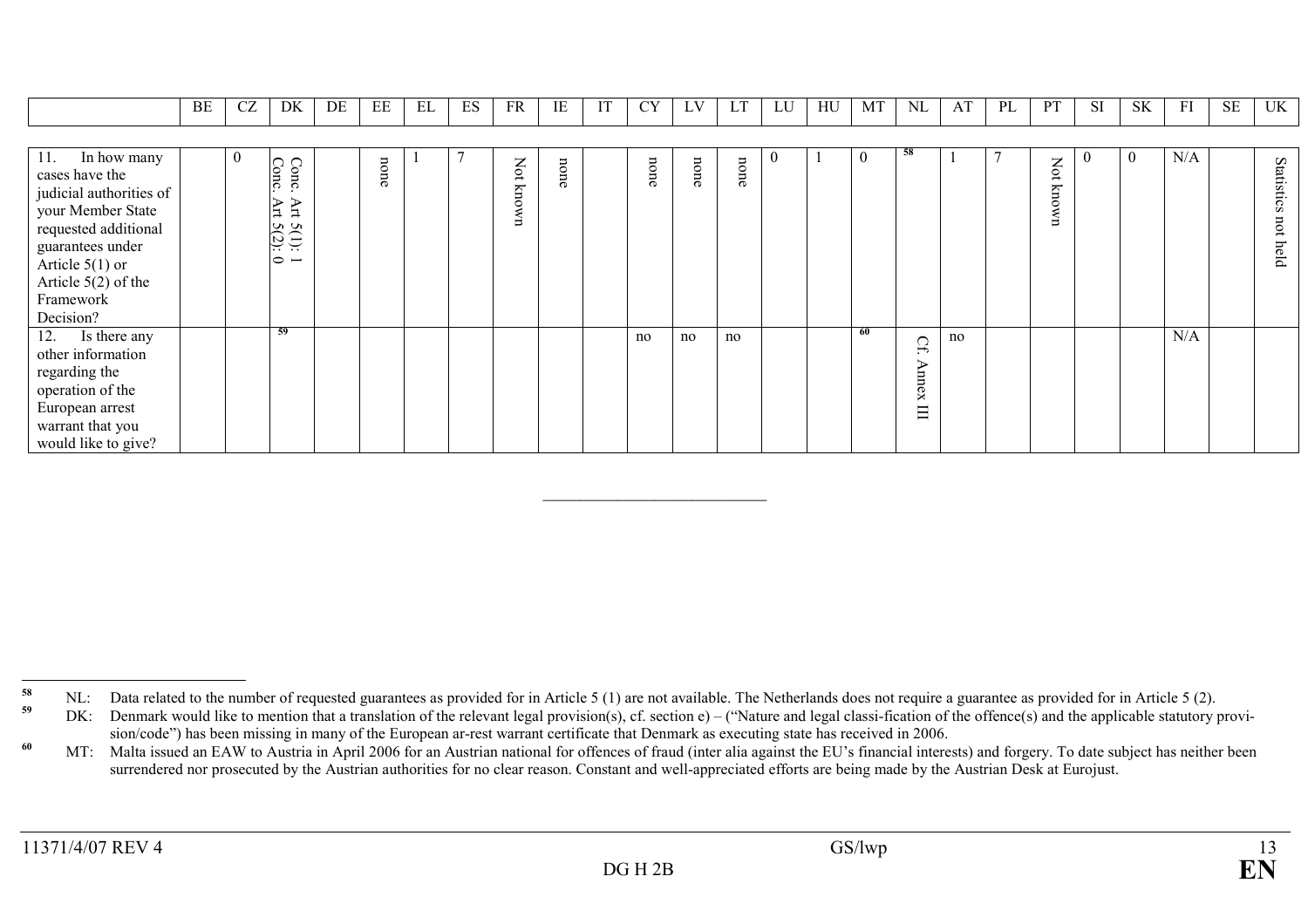## Note from GERMANY

Please note that unfortunately Germany will not be able to provide the General Secretariat with the requested information for 2006 and find the reasons for that below:

The German delegation asks for your understanding that due to the decision of the German Constitutional Court of 18 July 2005 by which it declared the German law to implement the FD EAW null and void, the Act implementing the Framework Decision on the European arrest warrant and the surrender procedures between Member States of the European Union (European Arrest Warrant Act) was redrafted. It entered into force on 2 August 2006. Due to the numerous specificities of the transitional situation before that date (e.g. (1) Some Member States accept EAWs issued by DE, other Member States do not. (2) Some Member States surrender nationals to DE, others do not), it hasn't been possible to collect accurate statistical data. Therefore, the entry into force of the above mentioned Act during 2006 does not allow us to deliver meaningful data relating to the Framework Decision on the EAW for the whole year.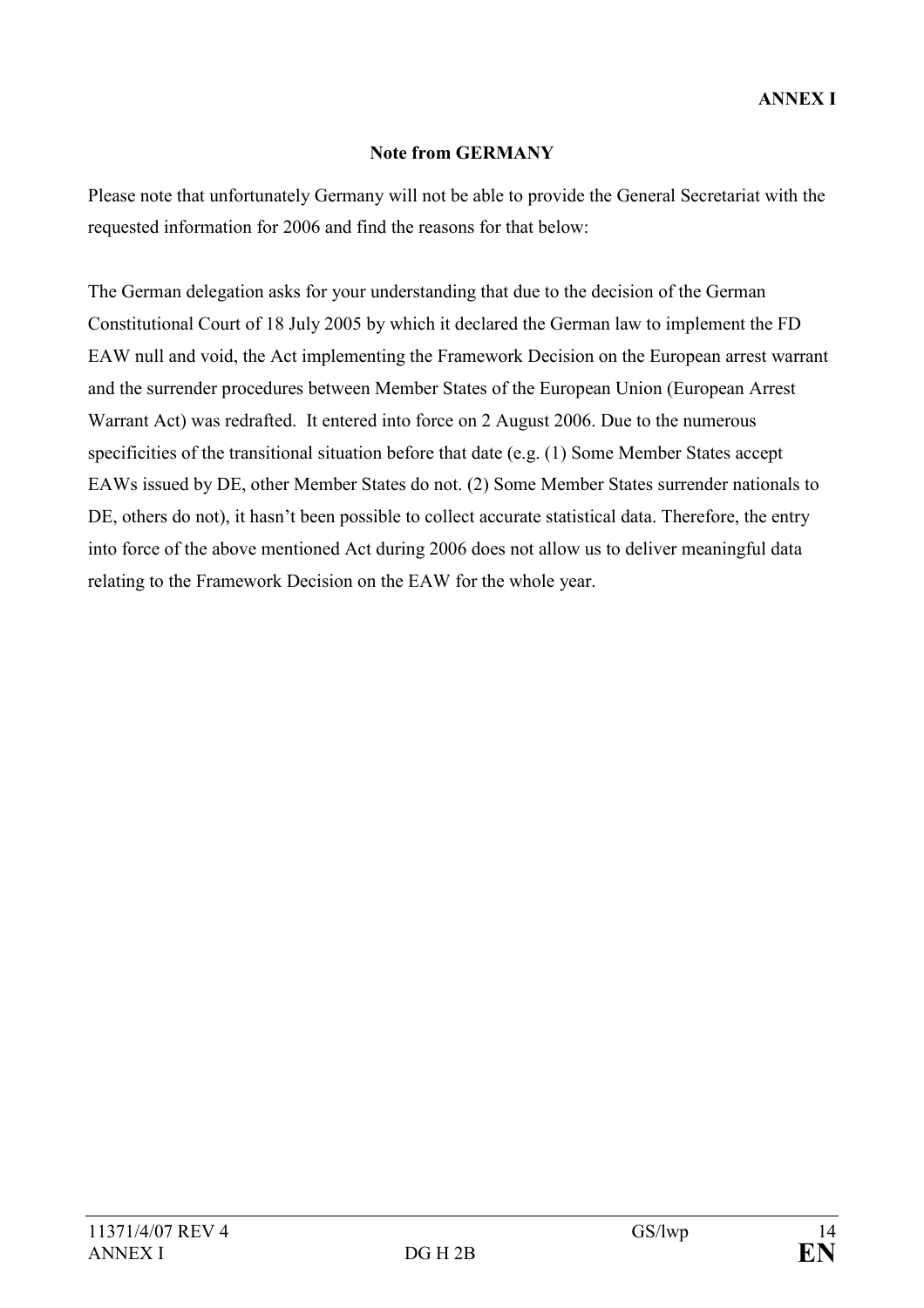# Replies to question 6.2

### "Which were the grounds for refusal ?"

### AUSTRIA

- withdrawn/revoked (7)
- Austrians  $(6)$
- no arrest warrant despite of an existing alert  $(5)$
- not punishable  $(3)$
- no assurances  $(1)$
- domestic proceedings
- arrest in an other State

## CZECH REPUBLIC

The act on which the European arrest warrant was based did not constitute an offence under the Czech law [Article 2(4) of the Framework Decision applied].

The sought person was not located in the territory of the Czech Republic.

The sought person is being prosecuted in the Czech Republic for the same act as that on which the European arrest warrant is based.

The sought person was a Czech national and did not consent to the surrender (exclusively the European arrest warrants issued by a Member State which does not surrender its own nationals). In all these cases of refusal either a criminal proceeding against the sought person was initiated or a sentence was executed in the territory of the Czech Republic.

Out of this scope are left the cases in which the surrender proceedings were initiated but the competent judicial authority of the issuing Member State cancelled the European arrest warrant in the course of the proceedings.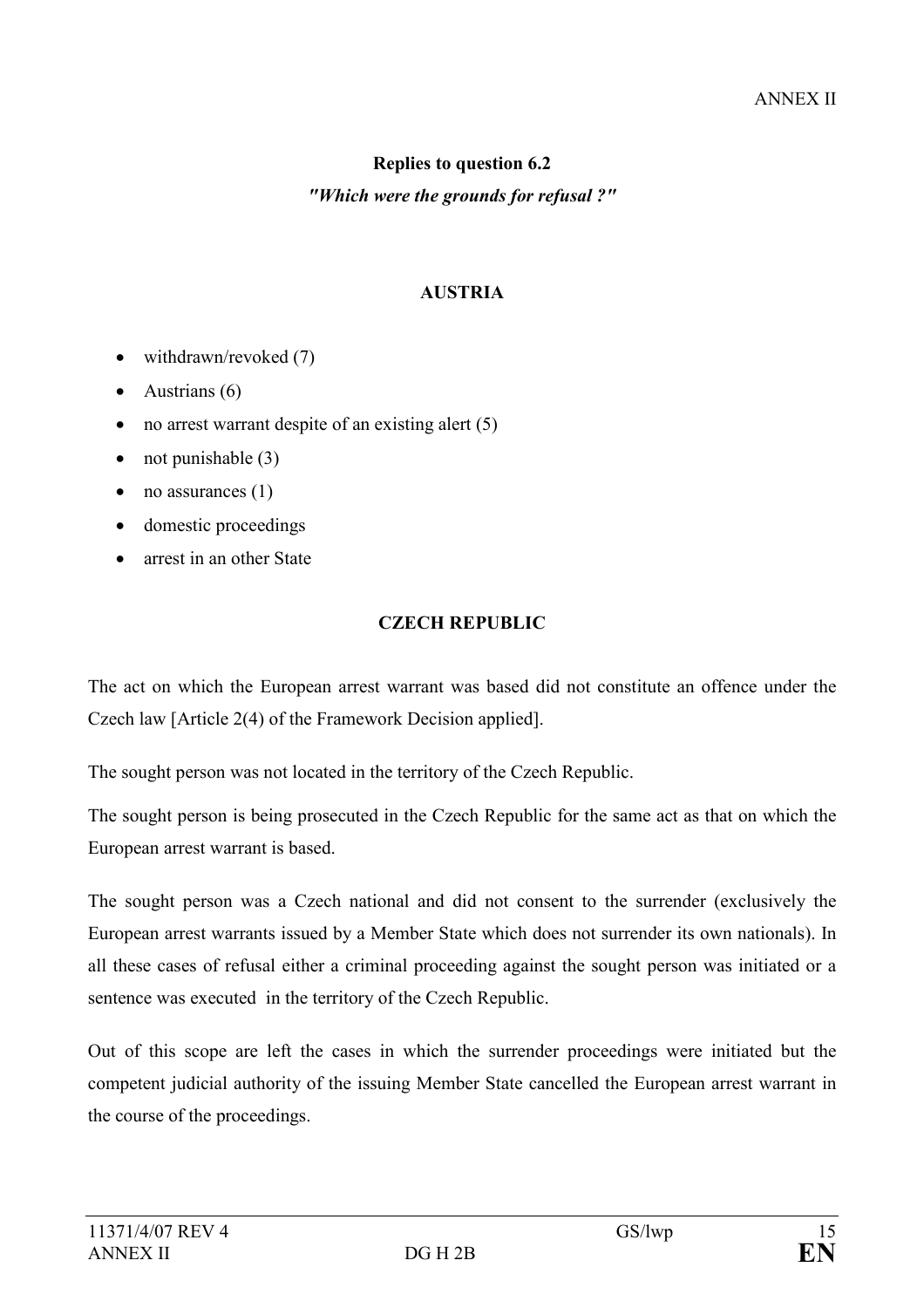### DENMARK

The Danish Act on Extradition Section 10 g, cf. Article 5(1) of the Council Framework Decision of 13 June 2002 on the European arrest warrant and the surrender procedures between Member States. (According to Danish law extradition for the purpose of executing of a sentence by a decision rendered in absentia can only be granted, if the person has been summoned in person or otherwise informed of the date and place of the hearing which led to the decision rendered in absentia. Extradition can although be granted, if the person in question will have an opportunity to apply for a retrial of the case in the issuing state and to be present at the judgment, cf. the Danish Act on Extradition Section 10 g (which is based on Article 5(1) of the Council Framework Decision of 13 June 2002 on the European arrest warrant and the surrender procedures between Member States). The issuing state did not provide information showing that the person in question was indeed summoned in person or otherwise informed of the date and place of the hearing. Furthermore, the issuing state declared that the person in question did not have the opportunity of a retrial of the case.

### FRANCE

French jurisdiction has refused the execution of an EAW in the following cases:

- 1. the persons referred to in the EAW are being/have been prosecuted in France for the same facts,
- 2. the EAW has been issued in view of the enforcement of an imprisonment sanction, it concerns a French resident and the execution authority commits itself to execute the sanction in accordance with national law
- 3. the EAW covers an offence not punishable under French Criminal Law,
- 4. the EAW is incomplete,
- 5. a French translation of the EAW is lacking at the moment of the hearing,
- 6. the EAW has been withdrawn by the issuing State,
- 7. the request for additional information has not been followed up.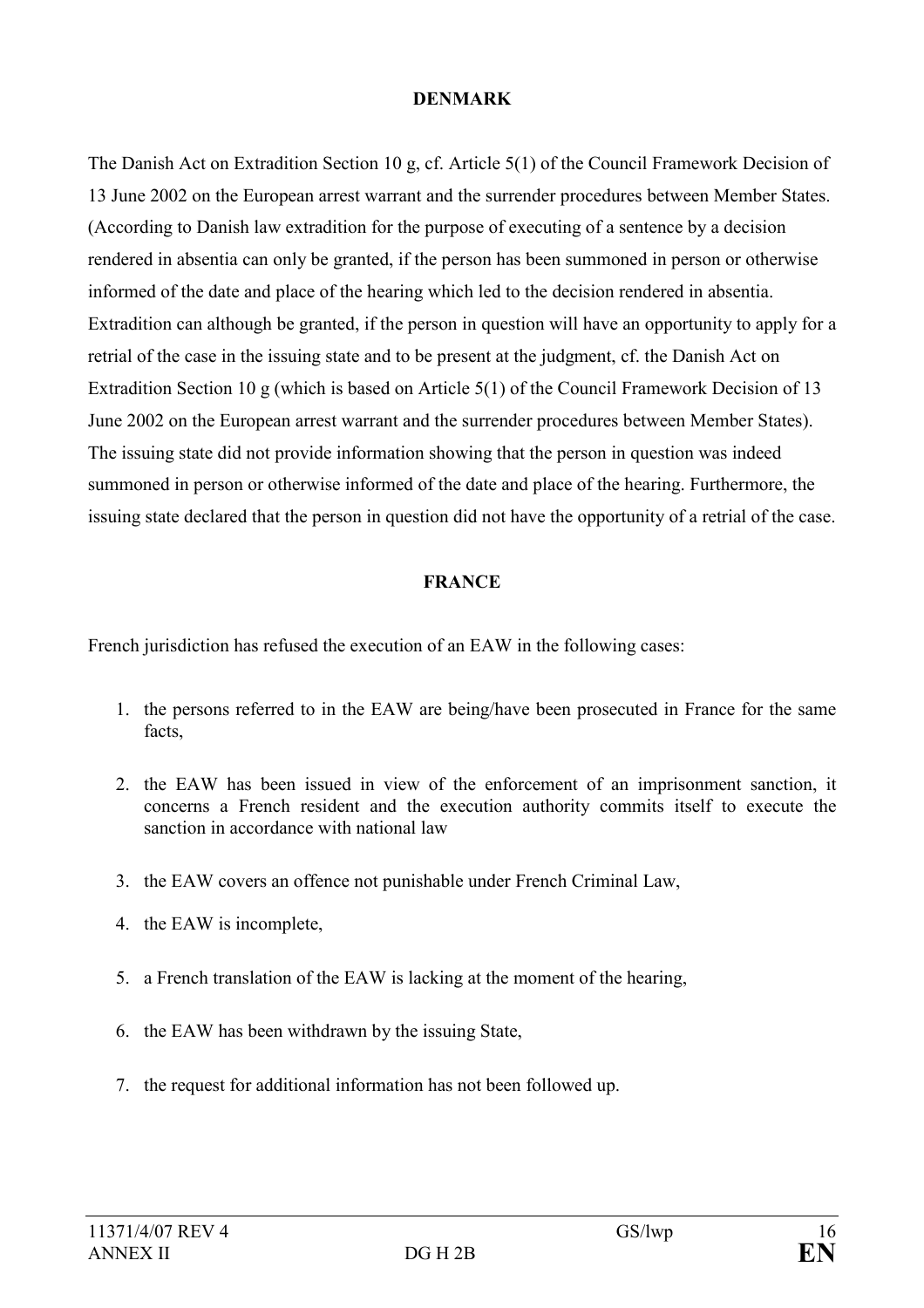## **GREECE**

- lack of common legal basis (3 cases)
- revocal of the EAW by the issuing State (in 1 case)
- statutory limitation cases (1 case). Remark: the Prosecutor's office at the court of Appeal do not count statutory limitation cases as refusal of execution of an EAW
- refusal on the grounds of Article 4 para 6 (5 cases) and 7a (1 case) and of Article 3 para 2 (1 case)

## **HUNGARY**

- lack of double criminality 2 cases
- prescription 2 cases
- the arrested person was not identical with the person sought 2 cases
- there were criminal proceedings in course in Hungary for the same offences 3 cases

# LATVIA

- The European arrest warrant has been issued for the purpose of execution of custodial sentence, where the requested is a national of the sentence or detention order in accordance with its domestic law.
- The European arrest warrant has been issued relating to the offence which was not a criminal offence in accordance with Latvian law.

# LITHUANIA

In the first case Lithuania refused to execute due to the statute of limitations, in the second case Lithuania took over the execution of the sentence, in the third case Lithuania refused to execute the EAW as the criminal act was not considered to be a crime according to the Criminal Code of the Republic of Lithuania.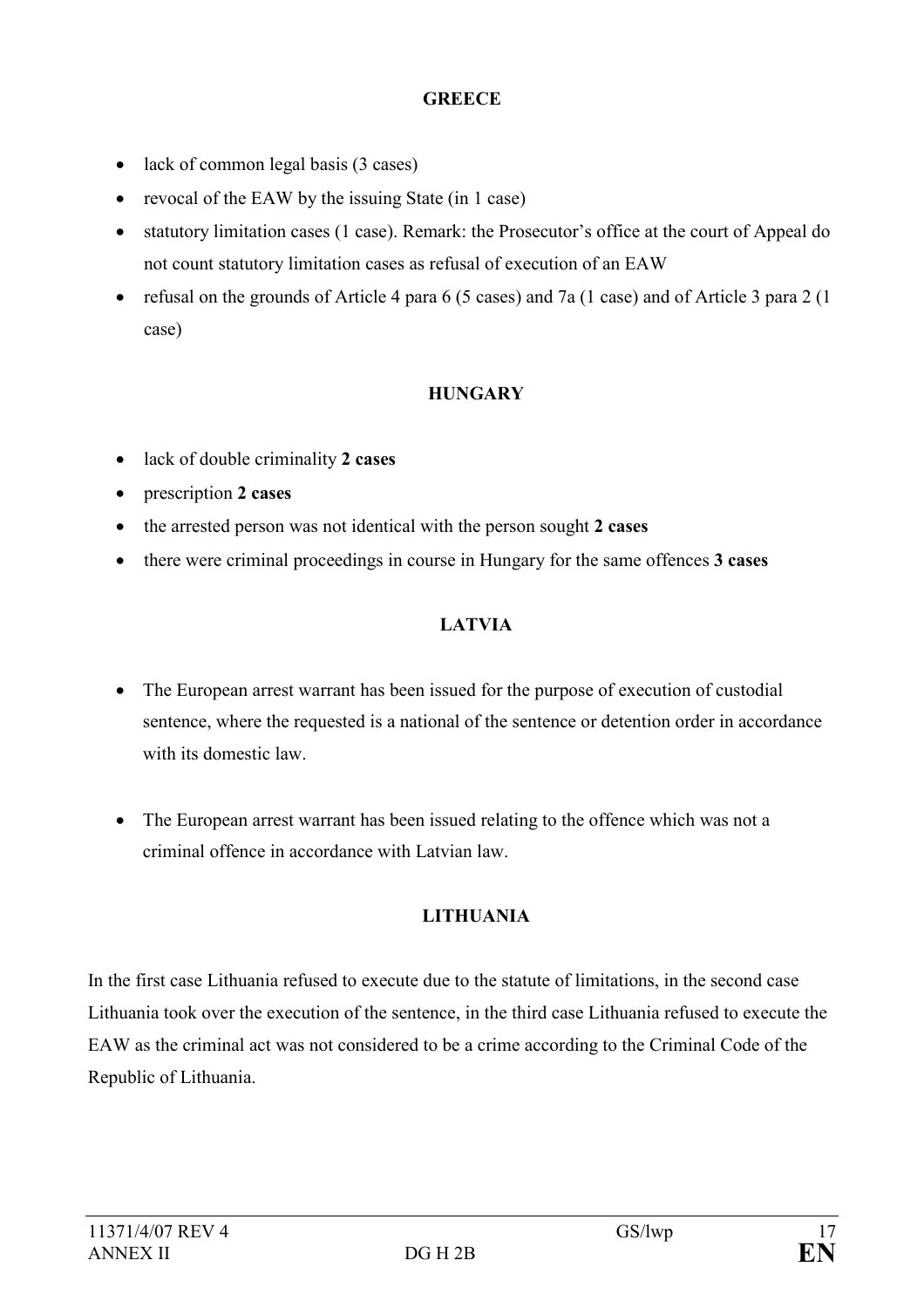# LUXEMBOURG

- 3 x offences committed before 8.8.2002;
- 2 x EAW procedure not applicable for EAWs issued by German authorities (national implementation law declared void by Constitutional Court);
- 2 x service of sentence in Luxembourg (1 x Luxembourg national; 1 x integrated foreign resident);
- 1 x prosecution of the same criminal act before a Luxembourg Court.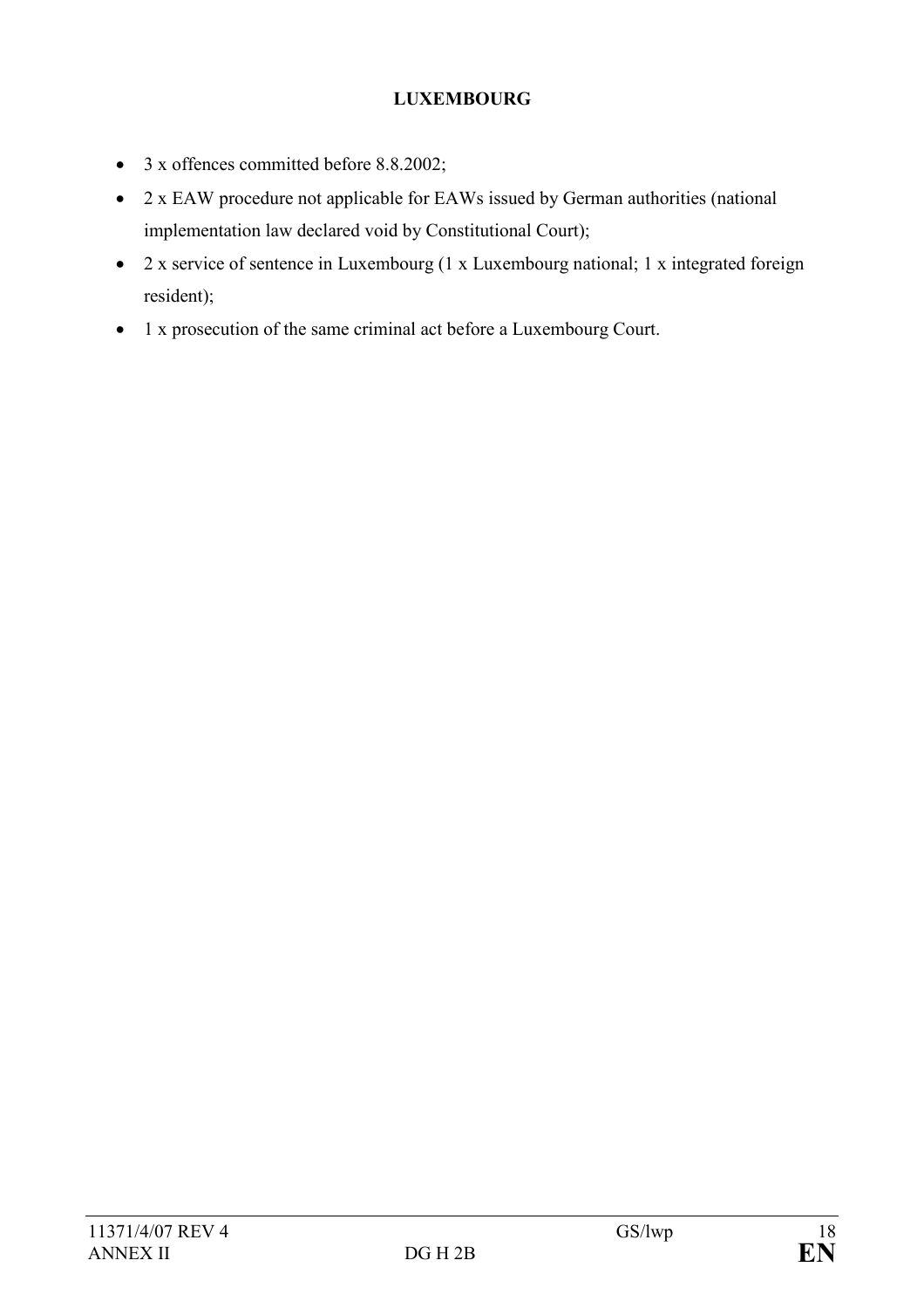### THE NETHERLANDS

The public prosecutor in Amsterdam refused the execution of an EAW for the following reasons:

- Incompleteness of the EAW:  $2$ ;
- Art.  $2(4): 5:$
- Art.  $4(2)$ : 2;
- Art.  $4(6):9;$
- Art. 4 (7) (a), where a previous extradition request had been refused: 1;
- Art.  $5(1)$ , where the issuing judicial authority did not provide a guarantee: 1;
- Art.  $5(3)$  FD EAW : 3;
- The person sought is not in The Netherlands: 1;
- Identity of the person claimed unclear: 1;
- Previous extradition request had been refused : 2;
- Previous extradition request had been granted for the same offences : 1
- The EAW concurred with a pending extradition request for the same facts: 1;
- Human rights clause, lack of an effective remedy: 1;
- The offence carried less than 12 months imprisonment: 3 .

The District Court in Amsterdam refused the execution of an EAW for the following reasons:

- Incompleteness of the EAW : 7;
- Art.  $2(4)$ : 1;
- Art.  $4(4)$ : 2;
- Art.  $4(6)$ : 1;
- Art. 4 (7) (a), although the public prosecutor had expressly requested the surrender : 4;
- Art.  $5(1)$ , insufficient guarantee : 2;
- Human rights clause, lack of an effective remedy: 2;
- EAW withdrawn by the executive judicial authority: 16;
- The person claimed did not appear in court and it was unknown whether he was in The Netherlands: 2 ;
- Delay in forwarding the EAW to the Court: 1.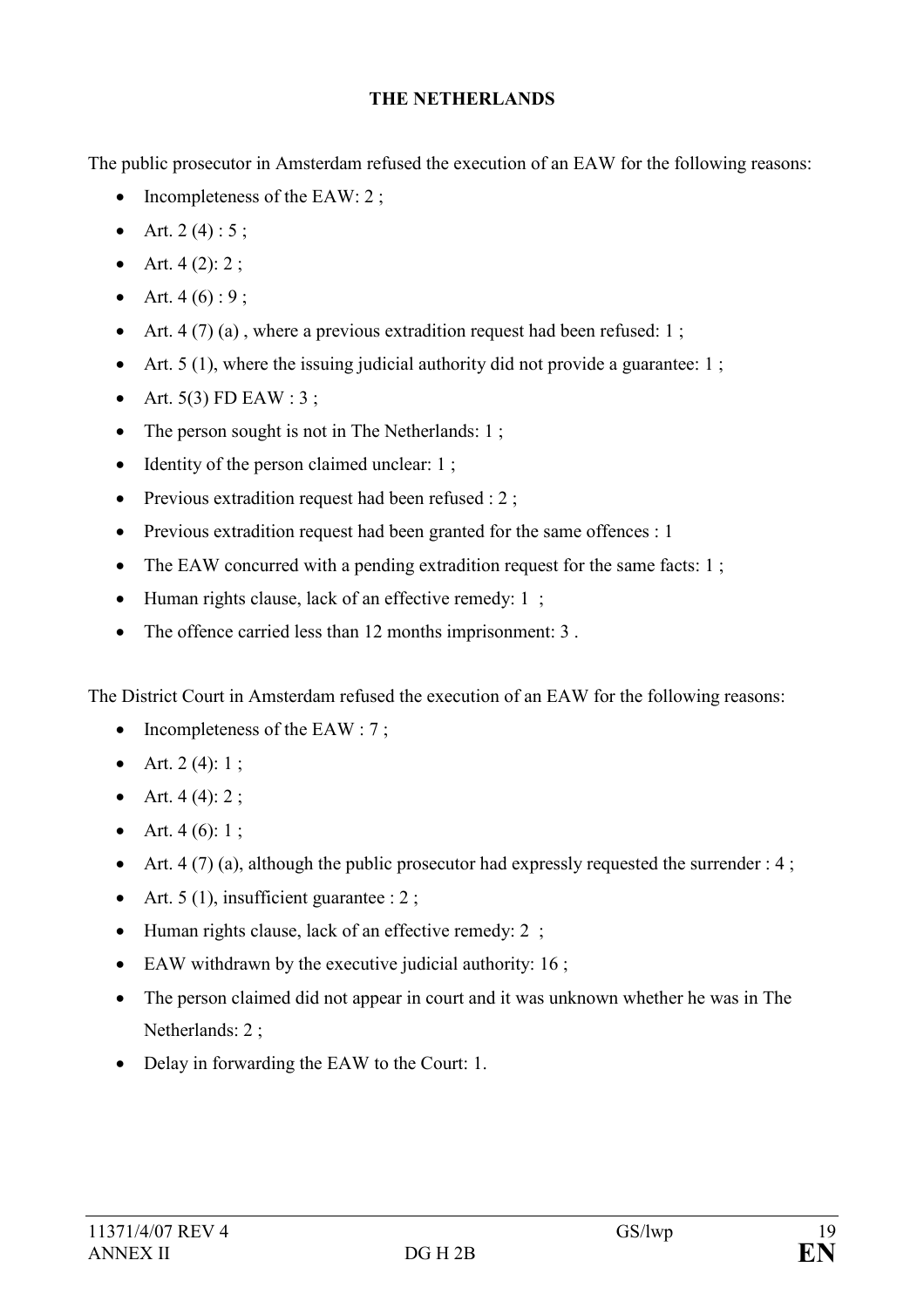### SLOVENIA

- Four cases: EAW refused because the offence was committed prior to 7.8.2002 and the claimed person was Slovenian citizen.
- One case: claimed person became immune by reason of lapse of time from prosecution.
- One case: EAW was withdrawn.
- One case: executing member states did not give an assurance from Article 12 point h) of the European arrest warrant and surrender procedures between Member States Act (Article 5 point 3 of the Framework Decision)

### **SPAIN**

- ne bis in idem
- double criminality
- criminal prosecution is statute-barred

## UNITED KINGDOM

- double jeopardy
- time limit for prosecution expired
- insufficient information concerning the conduct
- voluntary presentation to issuing judicial authority
- offence not an extradition offence
- subject already arrested for offences in requesting state.